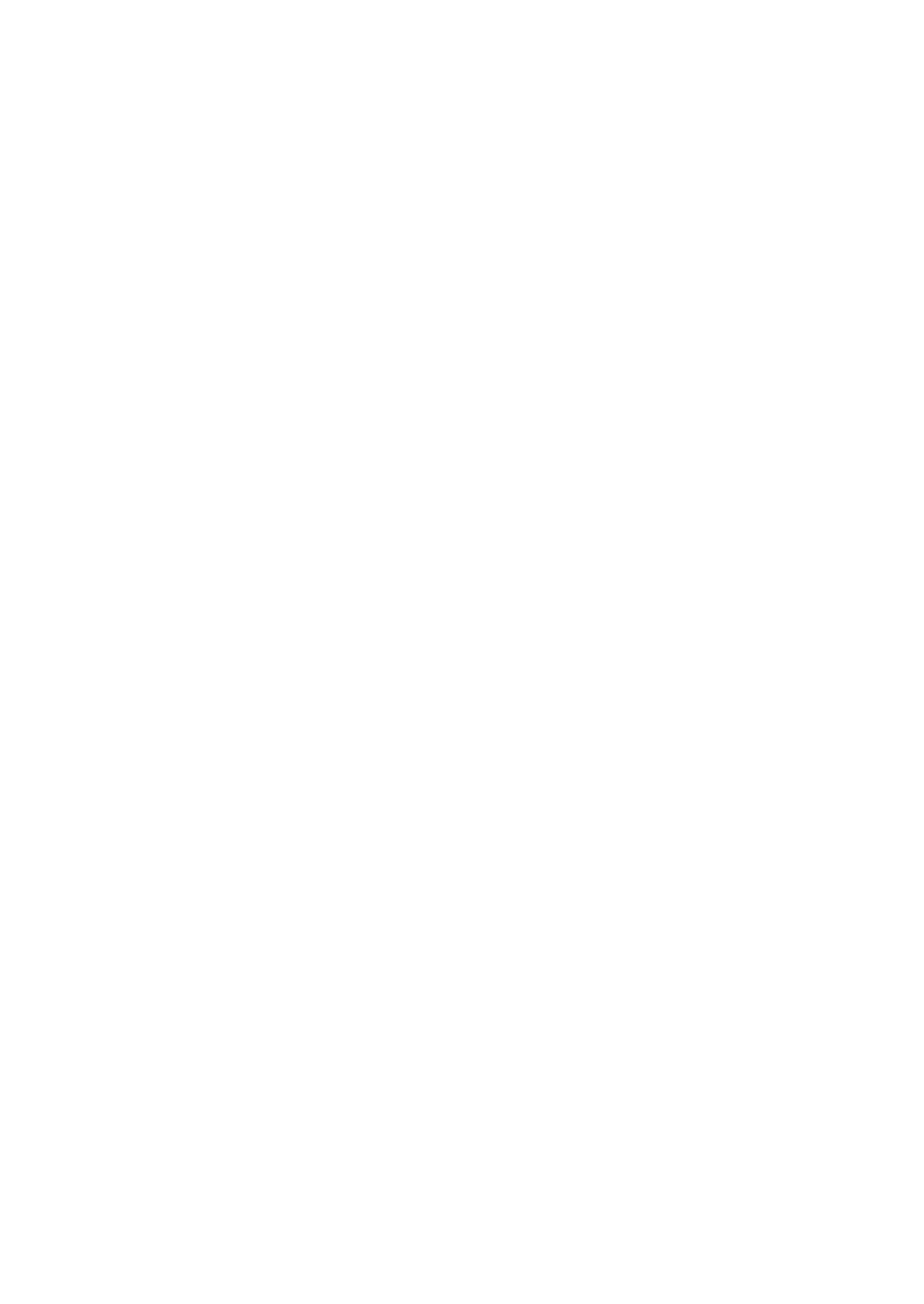## Atatürk Üniversitesi• Atatürk University Türkiyat Araştırmaları Enstitüsü Dergisi • Journal of Turkish Researches Institute TAED-71, 2021.617- 634

# KIRIM SAVAŞI VE SONRASI OSMANLI-RUSYA İLİŞKİLERİ THE WAR OF THE CRIMEA AND AFTER OTTOMAN-RUSSIA RELATIONS

# SAMİ DEMİRAY

### **Öz**

Osmanlı İmparatorluğu'nun, Rusya ile ilişkilerinin kesilmesi 28 Şubat 1853 tarihinde Rus Çarı I. Nikola'nın sözde Mübarek Makamlar meselesinin çözümü için göndermiş olduğu Fevkalâde Elçi Prens Aleksandr Sergeyeviç Mençikof'un, İstanbul'a gelmesiyle başlamıştır. Rusya'nın, Osmanlı Devleti üzerindeki baskısı İngiltere Devleti'nin Akdeniz'deki ticaret yolları üzerinde tehlikeli bir vaziyet almaya başlamıştır. Aynı zamanda Rusya'nın boğazları ele geçirmesiyle bundan çıkacak neticeleri tahmin eden İngiltere ve Fransa yanında Rusya'nın, Balkanlardaki nüfuzunu gittikçe artırması Avusturya'yı dahi endişeye sevk etmiştir. Rusya'nın bu tehditvâri hareketleri karşısında Osmanlı, İngiltere ve Fransa bloğunun oluşmasına sebebiyet vermiştir. Rusya, Mübarek Makamlar meselesine dair isteklerini kabul etmeyen Osmanlıya karşı Eflâk ve Boğdan'ı işgal ederek harekete geçmiştir. Osmanlı-Rus savaşı seyri içerisinde Rusların yaşatmış olduğu 29/30 Kasım1853 Sinop Felâketi sonucu İngiltere ve Fransa'nın Osmanlı'nın yanında savaşa katılmasıyla birlikte savaş netice itibariyle Osmanlı İmparatorluğu lehine değişmiştir. Sivastopol'un düşmesi ve bir müddetten beri hasta olan Rus Çarı I. Nikola'nın vefât etmesiyle Rusya mağlup olarak savaştan çekilmiştir. Savaşın ardından başlayan 18-30 Mart 1856 Paris Barış Muahedesiyle Rusya ile barış yapılmıştır. Barış muahedesinden sonra Osmanlı ve Rusya arasındaki ihtilaflı konuları çözüme kavuşturmak ve ayrıca I. Nikola'nın yerine tahta çıkan II. Aleksander'i tebrik etmek amacıyla Ağustos 1856 yılında Kıbrıslı Mehmed Emin Paşa Fevkalâde Rus Elçisi olarak görevlendirilmiştir.

**Anahtar Kelimeler**: Rusya, Mübarek Makamlar Meselesi, Kırım Savaşı, Paris Barış Muahedesi, Kıbrıslı Mehmed Emin Paşa

#### **Abstract**

The rupture of relations of the Ottoman Empire with Russia started on the 28th February, 1853, when the Magnificent Ambassador Prince Aleksandr Sergeyeviç Mençikof who came to Istanbul, sent by the Russian Czar Nicholas I to solve the so-called Mubarak Authorities issue. Russia's pressure on the Ottoman Empire began to take a dangerous position on the British Empire's trade routes in the Mediterranean. At the same time, Britain and France, who anticipated the consequences of Russia's capture of thestraits, and Russia's increasing influence in the Balkans, caused even Austria to worry. Against the threatening movements of Russia, the Ottoman gave rise to the formation of the British and French block. Russia took action by invading Wallachia and Moldavia against the Ottoman Empire, which refused its requests regarding the issue of Mubarak Authorities. In the course of the Ottoman-Russian war, the result of the war changed in favor of the Ottoman Empire with the participation of Britain and France in the war alongside the Ottomans as a result of the Sinop Disaster of 29/30 November 1854, which the Russians sustained. With the fall of Sevastopol and the death of the Russian Czar Nicholas I, who had been sick for a while, Russia was defeated and withdrew from the war. After the war, peace was made with Russia with the Paris Peace Treaty of 18-30 March 1856. After the Peace Treaty, Cypriot Mehmed Emin Pasha was appointed as The Magnificent Russian Ambassador to resolve the controversial issues between the Ottoman Empire and Russia, and also to resolve the issues of I. Nicholas II. And to congratulate Alexander, in August 1856.

**Key Words**: Russia, Mubarak Authorities Issue, Crimean War, Paris Peace Treaty, Cypriot Mehmed Emin Pasha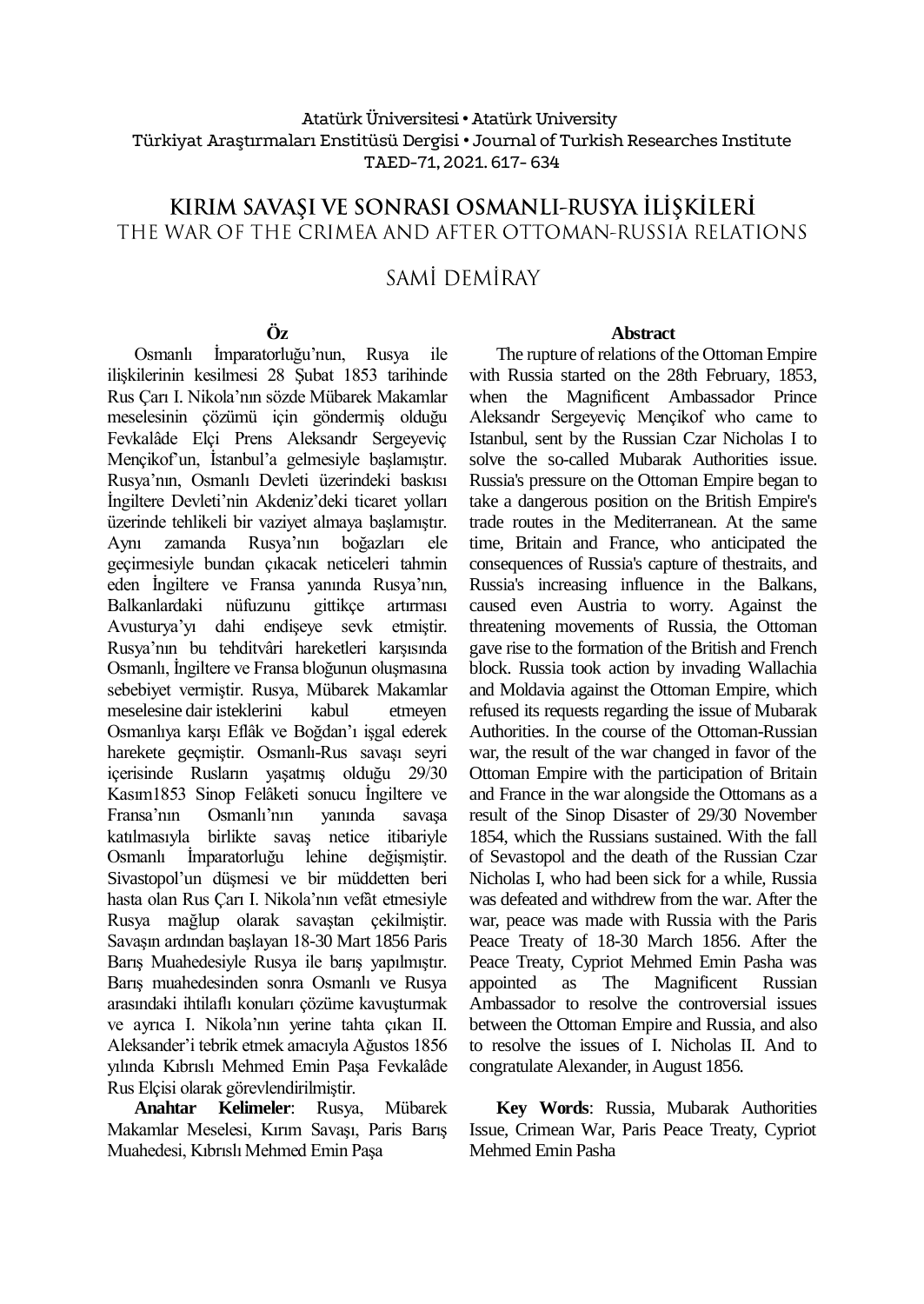#### *Structured Abstract*

*During the period from the end of the 18th century until its collapse, the most important part of the Ottoman Empire was the relations with the Russian State in terms of political, diplomatic and military aspects. The relations of the Ottoman Empire with Russia started in the period of Sultan Mehmed the Conqueror and the intensity of the relations has continued increasingly. With the Ottoman Empire entering a period of stagnation at the beginning of the 17th century, the deterioration in the state positions has been in a position to long for the previous year, the state administration has implemented it by taking examples from the states that have completed their modernization in order to prevent this bad trend. However, although the administration tried to bring the state back to its former glorious days, both the lack of qualified personnel to implement the reform programs in the field and the nation rebellions that took action with the nationalism spread by the French Revolution prevented these programs from being successful. On the other hand, the border neighbor of the Ottoman Empire, Russia was seen starting to emerge in the region by getting stronger since the beginning of the 18th century. Russia started to expand its borders with the adoption of military innovations in the European style, especially during the period of Tsarina Catherine II, and this put pressure on the Ottoman Empire. As it is known, the policy of landing in the warm seas by dominating the straits, which was adopted as a state ideal during the period of Russian Tsar Peter I, remained the most important issue that should be carried out in every period of the tsars and Tsarinas. The Russian Tsar Nicholas I, who took the throne in the first quarter of the 19th century, shared the same thoughts and regarded as permissible for themselves all attempts, including war, to break the Ottoman Empire and reach historical goals.*

*The Ottoman State faced three important issues with Russia in terms of military, political and diplomacy until the middle of the 19th century. The first of these developments resulted from the constant harassment of Russia, which made an excuse for border disputes in 1806. The war that*  lasted until 1812 ended with the signing of the Bucharest Treaty. The most important item of the *Treaty of Bucharest is the Ottoman State granting some privileges to a nation (Serbs) loyal to it for the first time at the level of autonomy. The second was the Greek Revolt, which started in 1821 in the Peloponnese and ended the Treaty of Edirne in 1829. The Ottoman State asked for help from her subordinate Egyptian Governor, Kavalalı Mehmed Ali Pasha, in order to control the Greeks who rebelled because of declaring their independence. Although the Ottoman Empire took the rebellion under control thanks to this assistance, the unification of the European States (England, France, Russia) and defeating the Ottoman Navy in 1827 with the Naval Battle of Navarino caused the Greek Revolt to flare up again. Furthermore, the Russian State declared war on the Ottoman Empire in order to impose the privileges that Britain, France and herself wanted in favor of the Greeks in 1828. Finally, the Ottoman Empire could not withstand these pressures and had to accept the independence of Greece with the Edirne Treaty of 1829. The third and last was the rebellion of Egypt Governor Mehmed Ali Kavala. While helping Mehmed Ali Pasha to suppress the Greek Revolt, the Egyptian Navy was annihilated just like the Ottoman Navy in the 1827 Naval Battle of Navarino. Mehmed Ali Pasha requested that the governorship of Syria be given to him in return for these losses. When the Ottoman administration did not respond positively to these demands, the rebellion of Egypt Governor Mehmed Ali Pasha which would continue until 1841, started with the invasion of Syria in 1831. With the Egyptian army defeating the Ottoman army in 1832, he started to threaten Istanbul and the dynasty, with no force left in front of it. As a result of this situation, the Sultan Mahmud II requested help from foreign states for the security of the dynasty and Istanbul. As a result of this situation, the Sultan II. Mahmud requested help from foreign states for the security of the dynasty and Istanbul. Until other European States realized the importance of the situation, Russia immediately rushed to help, worrying the straits and Istanbul would pass into the hands of a stronger state than the Ottoman Empire. As a result of the articles contained in the Hünkâr Pier Treaty signed in 1833, the Ottoman State came under the sovereignty of Russia in a way. After this treaty, entering of the Straits and the*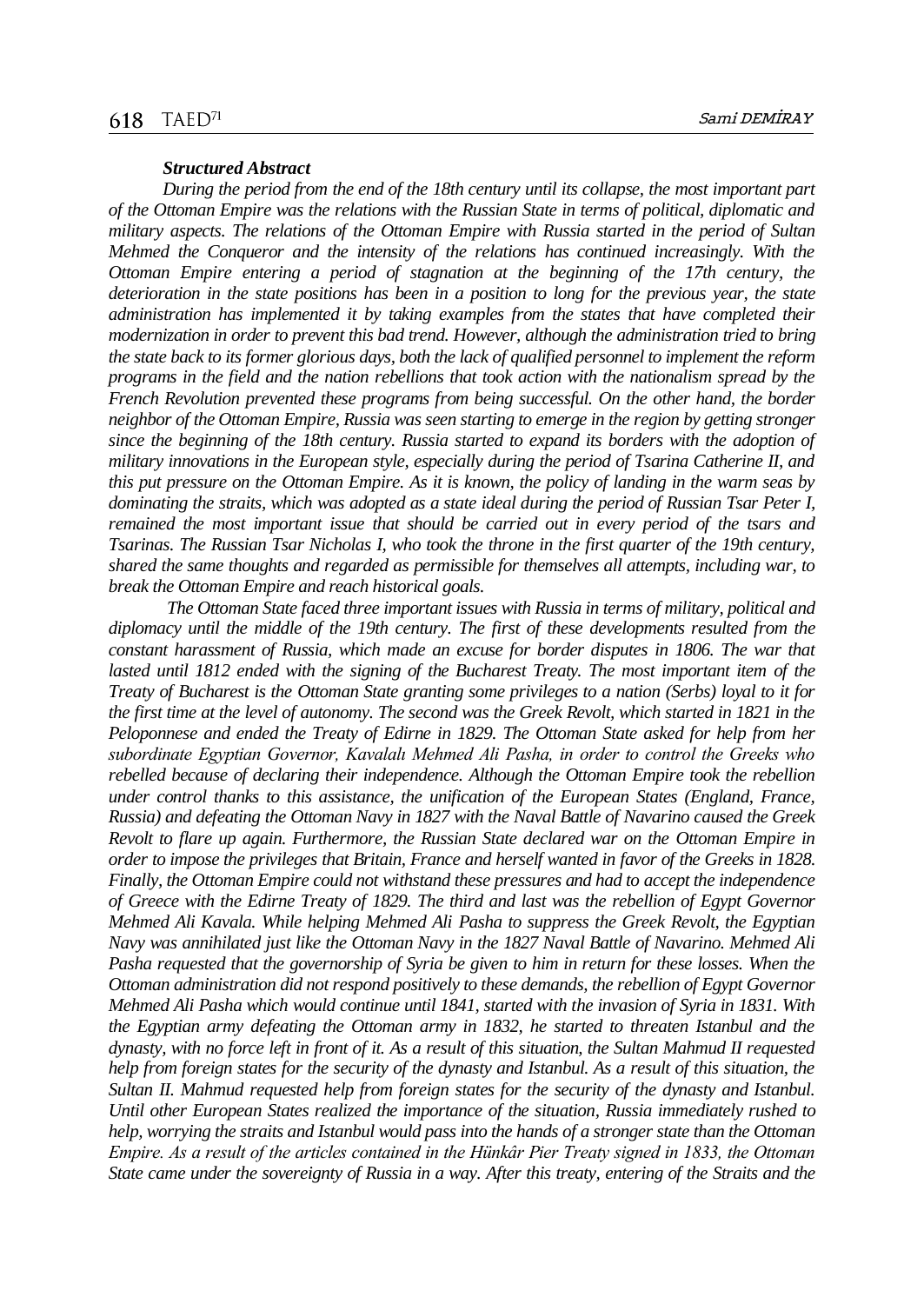*Black Sea under the tutelage of Russia prompted the European States to worry and the Straits Issue gained an international dimension. With the attempts of the Ottoman State, which wanted to get rid of the provisions of the Hünkâr Iskelesi Treaty, and the British State supporting it in this regard, the 1841 London Straits Treaty was signed, and the sovereignty of the straits passed to the Ottoman State again. In addition, the Egypt issue was also resolved by redefining its status with this treaty. The governorship of Egypt was left to Mehmet Ali Pasha by way of tutelage.*

*In the middle of the 19th century, one of the most important events experienced by the Ottoman Empire and undoubtedly the European States was the "Crimean War". The rapid losing of the privileges that Russia gained with the Hünkâr Pier Treaty made the Russian Tsar Nikola I even more aggressive and wanted to dismantle the Ottoman Empire. Acting with this goal, the Russian Tsar Nikolai I declared the Ottoman Empire "Sick Man" and made even a proposal to share it with England, but did not receive enough support. Russia, looking for an excuse for war to dismantle the Ottoman Empire, this time put forward the "Holy Places" in Jerusalem. Due to the secularism policy adopted with the proclamation of a republic in France, the Catholics did not pay much attention to the Holy Places in Jerusalem during this period. With the declaration of Napoleon III's empire in 1851, they returned to the policy they had adopted in the Kingdom regime again to satisfy the Catholics. They wanted the allocation of the savings in the Holy Places, which seemed to be dominated by the Orthodox for a long time, according to the 1740 capitulations signed between the Ottomans and France. The Ottoman State declared that these capitulations were signed more than a hundred years ago and they will investigate by establishing a commission. Russia sent Prince A. Sergeyeviç Menchikov to Istanbul as an extraordinary ambassador to evaluate the situation of the Ottoman Empire while the commission was continuing its research. The unpleasant and malevolent attitudes of Menchikov during his staying in Istanbul gave rise to a rather negative atmosphere. Although the Ottoman State approached this issue peacefully, Russia gave a two-item ultimatum to the Ottoman Empire by revealing the real intention of its goals. With the rejection of these demands by the Ottoman Empire, Russia started the Crimean War in 1853 by invading Wallachia and Moldavia. Despite the successful results of the Ottoman armies at first, the Russian Navy defeated the Ottoman Navy on November 29, 1853 and dominated the Black Sea, and at the same time, the straits and Istanbul remaining vulnerable enabled Britain and France to join the war. With the Crimean War, for the first time in history, a Muslim state fought standing shoulder to shoulder with Catholic French and Protestant British against an Orthodox state. The Paris Agreement was signed in 1856 with Russia, which was defeated at the end of the war. With this treaty, Russia's lack of navy and shipyards in the Black Sea temporarily ensured the security of the straits and Istanbul. Likewise, it blocked the threat of Britain and France to their colonies in the Mediterranean.*

*After the Paris Treaty, the Ottoman State appointed Cypriot Mehmed Emin Pasha as Magnificient Russian Ambassador to restore relations with Russia. Cypriot Mehmed Emin Pasha dealt with two important issues during this duty. The first of these issues was to congratulate Alexander II on behalf of Sultan Abdulmecid, who replaced him with the death of Tsar Nicholas I. The second one was to resolve the controversial issues by opening a permanent embassy center in St. Petersburg and bring the relations between the Ottoman and Russia to a normal course. After the Ottoman Empire allocated the permanent embassy in Russia, the issues that constituted conflict resulted in favor of the Ottoman Empire and the relations resumed that had been interrupted for approximately three years. With the Crimean War, the Ottoman finance was in a very difficult situation and took its first foreign debt and started the foreign debt issue in the Ottoman history. He most important benefit of the Crimean War to the Ottoman Empire was that Russia did not have a navy and shipyard in the Black Sea until 1871. So, the straits and Istanbul got rid of the Russian threat albeit for a short time.*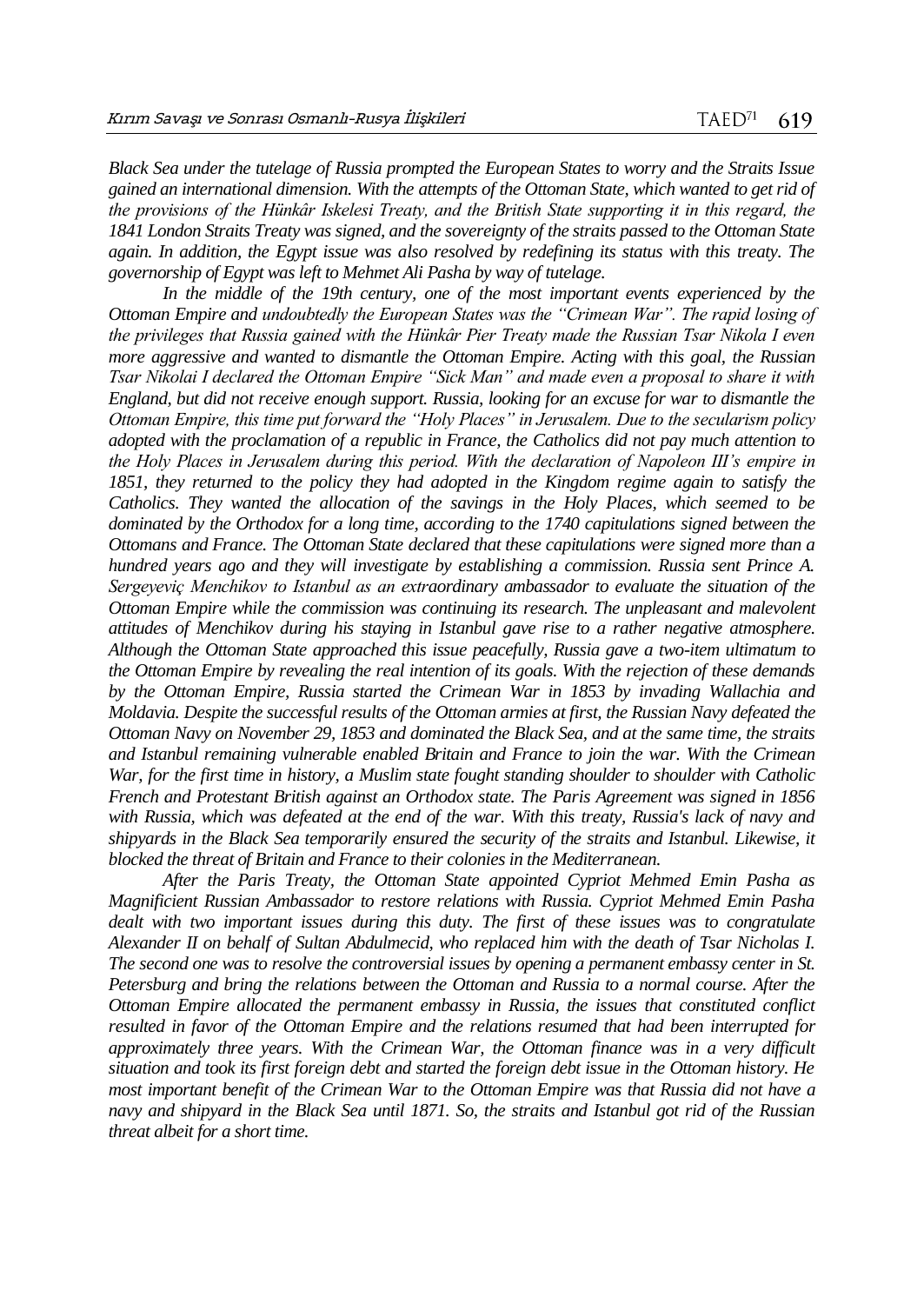#### **Giriş**

## **Kırım Savaşı'na Kadar Osmanlı-Rus İlişkileri**

Osmanlı İmparatorluğu ile Rusya arasındaki ilk siyasi ilişkiler Fatih Sultan Mehmed döneminde başlamış ve Rusya'nın bölgede güçlenmesiyle birlikte artarak devam etmiştir (İnalcık 1948: 354). XVIII. yüzyıldan itibaren Osmanlı İmparatorluğu'nun yıkılışına kadar olan süre zarfında siyasî, diplomatik ve askerî yönlerden en mühim kısmını Rusya ile olan münasebetler oluşturmuştur (Kurat 2011a: VII). Avrupa'da gelişen yeni askerî teknikleri ordusuna hızlıca benimseten Rusya, bilhassa Çariçe II. Katerina döneminden itibaren büyük bir devlet olma politikasını benimseyerek Boğazları, Kafkasları ve Balkanları himayesi altına almayı hedeflemiştir. Rusya bu hedefleri gerçekleştirmek için savaş dâhil her türlü girişimleri mubah saymıştır.

Bilhassa Sultan III. Mustafa döneminde 1768 tarihi itibariyle başlayan Osmanlı-Rus Harbi 1774 yılında Küçük Kaynarca Antlaşması ile son bulmuştur. Rusya'nın büyük bir zafer ile ayrıldığı bu savaştan Osmanlı İmparatorluğu ağır şartları içeren maddeleri kabul etmek zorunda kalmıştır (Özcan 2008a: 12). Özellikle antlaşmanın yedinci ve on dördüncü maddeleriyle birlikte Osmanlı Devleti, Slav nüfusu arasında ve Ortodoks Kilisesine mensup Hıristiyanlar tarafından Rusya Çarı bir kurtarıcı olarak görülmüştür (Kurat 2011a: VII). Diğer taraftan ise Osmanlıyı yıkmak isteyen Rusya'nın bu maddeler ile birlikte elde ettiği Ortodoks hamiliği ile önemli bir güç kazanmıştır. Osmanlı İmparatorluğunda, XIX. Yüzyılın ilk çeyreğinde başlayan Yunan İsyanları yüzünden karşı karşıya gelen Osmanlı İmparatorluğu ve Rusya Devleti arasında bu defa 1828-1829 Harbi vuku bulmuştur. Bu harpte Rus Ordularının Edirne'ye kadar ulaşmaları Rus Çarı I. Nikola'yı heyecanlandırmış ve yıllardır ihtirasla beklenen Boğazlar ile İstanbul'a yaklaştırmıştır (Karal 2011: 219). Yunan İsyanları ve Rusya'nın payının fazla olması ile birlikte diğer Avrupa devletlerinin de destekleriyle Yunanistan bağımsızlığına kavuşmuştur. Osmanlı İmparatorluğunun bu tarihten sonra uğraşmak zorunda kaldığı en önemli mesele Mısır Valisi Kavalalı Mehmed Ali Paşa isyanı olmuştur. 1828-1829 Rus Harbine çeşitli bahanelerle asker göndermeyen Mehmed Ali Paşa'ya, karşı Sultan II. Mahmut bir ceza vermek veya disiplin altına almak fikrinde olsa da Osmanlı ordusunun yeni kurulum aşamasında olması buna engel olmuştur (Öztuna 1986: 494). Mehmed Ali Paşa'yı isyana yönelten en önemli neden ise Padişah'ın, Mora İsyanında Paşa'nın yardımına karşılık Girit, Suriye ve Trablus-Şam valiliklerini vaat etmesine karşılık Mora İsyanın istenilen şekilde sonuçlanmaması vaatlerin yerine getirilmesini engellemiştir (Karal 2011: 128). 1828-1829 Osmanlı-Rus Harbi'ne de vaatlerin yerine getirilmemesini ileri sürerek Osmanlı İmparatorluğuna destek olmamıştır. Sultan II. Mahmud'un kendisini ortadan kaldıracağını bilen Mehmed Ali Paşa, 1832 yılında isyan ederek oğlu İbrahim Paşa kumandasındaki birlikleri Anadolu içlerine göndermiştir. Konya Ovasında Sadrazam Mehmed Reşid Paşa kumandası altındaki Osmanlı kuvvetlerini yenen Mısır Ordusu'nun karşısında hiçbir kuvvet kalmamış Kütahya'ya kadar gelerek, Hanedanı ve İstanbul'u tehdit etmeye başlamıştır (Beydilli 1998: 490). Rusya, 1829 Edirne Barış Antlaşması'ndan önceki günlerde Osmanlı İmparatorluğunun parçalanmasını önlemeye ve Avrupa'daki hâkimiyeti sona erdiğinde de Boğazların başka bir devletin eline geçmemesi için en mühim önlemleri almaya karar vermiştir. Mehmed Ali Paşa'nın isyanını bu mecrada değerlendiren Rusya Devleti vakit kaybetmeden Osmanlı İmparatorluğunun yardımına koşmuştur. Kendi menfaatleri çerçevesinde yardımda bulunan Rusya Devleti ile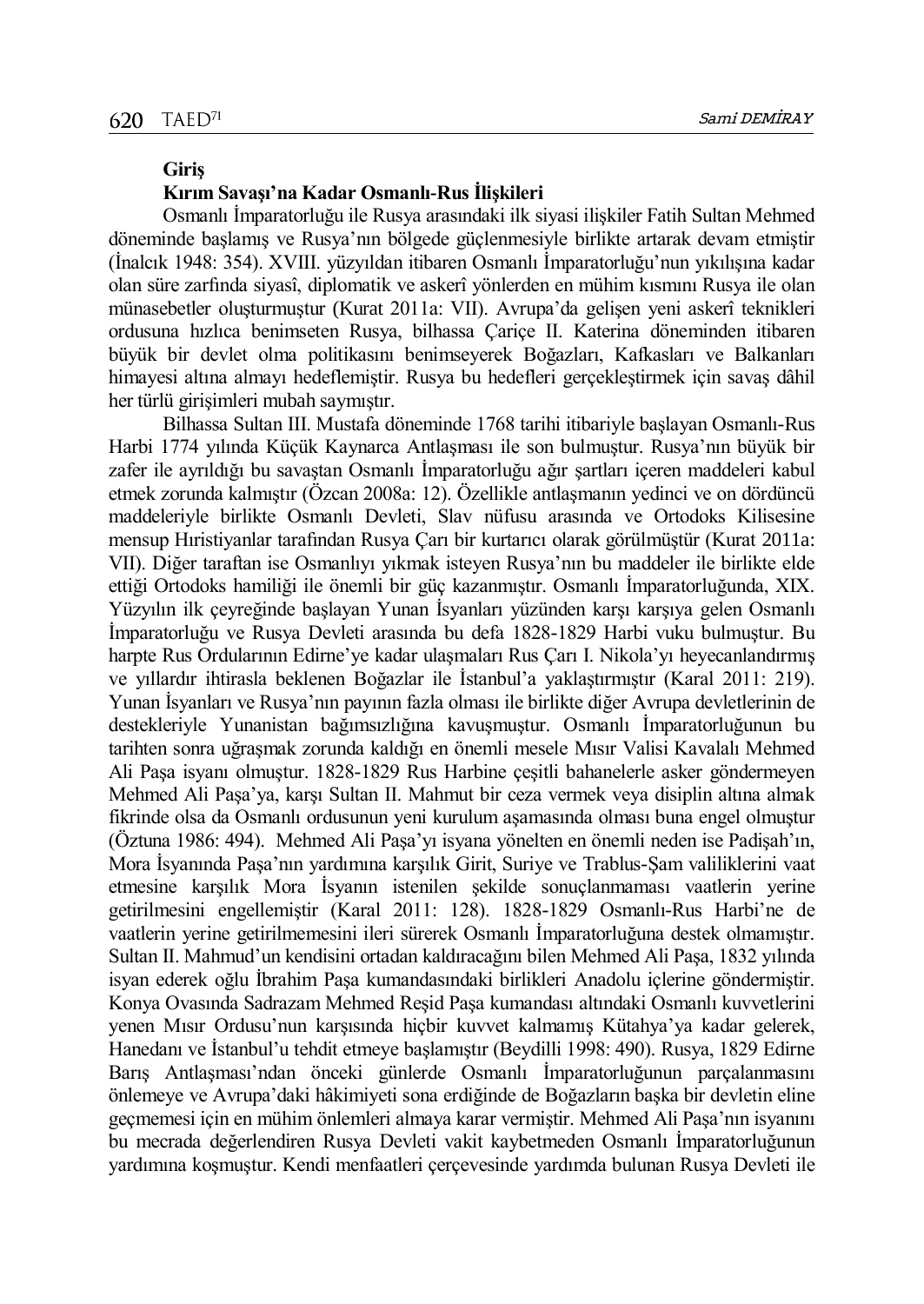1833 yılında imzalanan Hünkâr İskelesi Antlaşmasıyla Osmanlı Devleti bir bakıma Rusya'nın hâkimiyeti altına girmiştir (Uçarol 1995: 174; Armaoğlu 2013: 238). Hünkâr Antlaşmasıyla Boğazların ve Karadeniz'in Rusya vesayeti altına girmesi bilhassa İngiltere ile birlikte diğer Avrupa Devletlerini endişeye sevk etmiştir. Dolayısıyla Boğazlar bir Osmanlı-Rus sorunu olmaktan çıkarak uluslararası bir sorun haline dönüşmüştür (Tukin 1947: 203). İngiltere'nin teşebbüsleri ve Osmanlı Devleti'nin Hünkâr Antlaşması yükümlülüklerinden kurtulmak istemesi kendisini Fransa ve özellikle İngiltere'ye yakınlaşmayı mecbur kılmıştır. Netice itibari ile de 1841yılında İngiltere, Rusya, Fransa, Avusturya ve Osmanlı Devletleri tarafından imzalanan Boğazlar Sözleşmesiyle Rusya elde etmiş olduğu imtiyazları kaybetmiştir. Ayrıca Mısır Vilâyetinin statüsü yeniden belirlenerek veraset yoluyla Mehmet Ali Paşa'ya bırakılması ile Mısır Meselesi kesin olarak halledilmiştir (Özcan 2008a: 19).

Rusya'nın Hünkâr İskelesi Antlaşmasıyla elde etmiş olduğu imtiyazlar kısa sürmüş ve 1829 Edirne Barışı ile benimsemiş olduğu Osmanlı İmparatorluğunun dağılmasını önleme düşüncesinden vaz geçerek eski siyaseti olan parçalama politikasına dönmeye karar vermiştir (Armaoğlu 2013: 239). Rusya'nın, Osmanlı İmparatorluğunu parçalama politikasına dönmesiyle beraber İngiltere'de gelişen kabine değişikliği iki devletin birbirine yakınlaşmasını sağlamıştır. İngiltere'nin birçok hususta Rusya ile anlaşabileceğinin değerlendirilmeye başlanmasıyla Çar I. Nikola'nın, Osmanlı İmparatorluğunu bölmek düşüncesini ümitlendirmiş ve 1844 yılında İngiltere ziyareti gerçekleşmiştir (Kurat 2011a: 65). Çar I. Nikola bu seyahati boyunca İngiltere'nin Osmanlı üzerindeki nüfuzundan da faydalanarak Osmanlı İmparatorluğunun taksimini dile getirmişse de beklediği desteği alamamıştır (Sertoğlu 2009: 3015). Fransa'da ortaya çıkan 1848 İhtilalinden etkilenen Macarların, Avusturya'ya karşı ayaklanması Avrupa'da yeni bir siyasi etkileşimin oluşmasına ortam hazırlamıştır. Avusturya'nın ayaklanmayı bastırmada yetersiz kalmasıyla birlikte Rusya'dan yardım istemesi neticesiyle isyan bastırılmış ve Rus kuvvetlerinden kaçan birçok Macar Milliyetçisi Osmanlı İmparatorluğuna sığınmıştır. Avusturya ve Rusya'nın mültecilerin teslimi konusunda baskı yapmalarına rağmen Osmanlı İmparatorluğu her iki devletin de taleplerini kabul etmemiştir. Osmanlı yönetiminin bu misafirperver ve insan haklarını savunucu tutumu Avrupa'nın genelinde kendi lehine bir hava oluşmasını sağlamıştır (Özcan 2010b: 322). Makamât-ı Mübareke (Kutsal Yerler) Meselesi ortaya çıktığında İngiltere'nin, Osmanlı İmparatorluğu hakkında düşüncelerini bildiği Rusya'nın karşısında Macar Mülteci Meselesine destek vermesi iki devletin ilişkilerini bozan bir gelişme olarak düşünülmüştür (Armaoğlu 2013: 240; Uçarol 1995: 190). Fakat Çar I. Nikola, Osmanlı İmparatorluğunu parçalama düşüncesinden vazgeçmeyerek, 1853 yılında Petersburg'da verdiği bir baloda İngiliz Elçisi Sir Hamilton Seymour'a "Hasta Adam" olarak nitelendirdiği Osmanlı İmparatorluğunun paylaşılması teklifini cevapsız bırakmıştır (Sertoğlu 2009: 3016; Kurat 2020b: 346)

# **Kutsal Yerler Meselesi ve Prens Aleksandr Sergeyeviç Mençikof'un Elçi Olarak Atanması**

Osmanlı hâkimiyeti altında bulunan Kudüs'teki dini mabetlerin tasarrufları Müslümanlar, Hıristiyanlar ve Yahudiler arasında zaman zaman birtakım problemlere neden olmaktaydı. Hz. İsa'nın doğduğu ve yaşadığı yer olan Kudüs aynı zamanda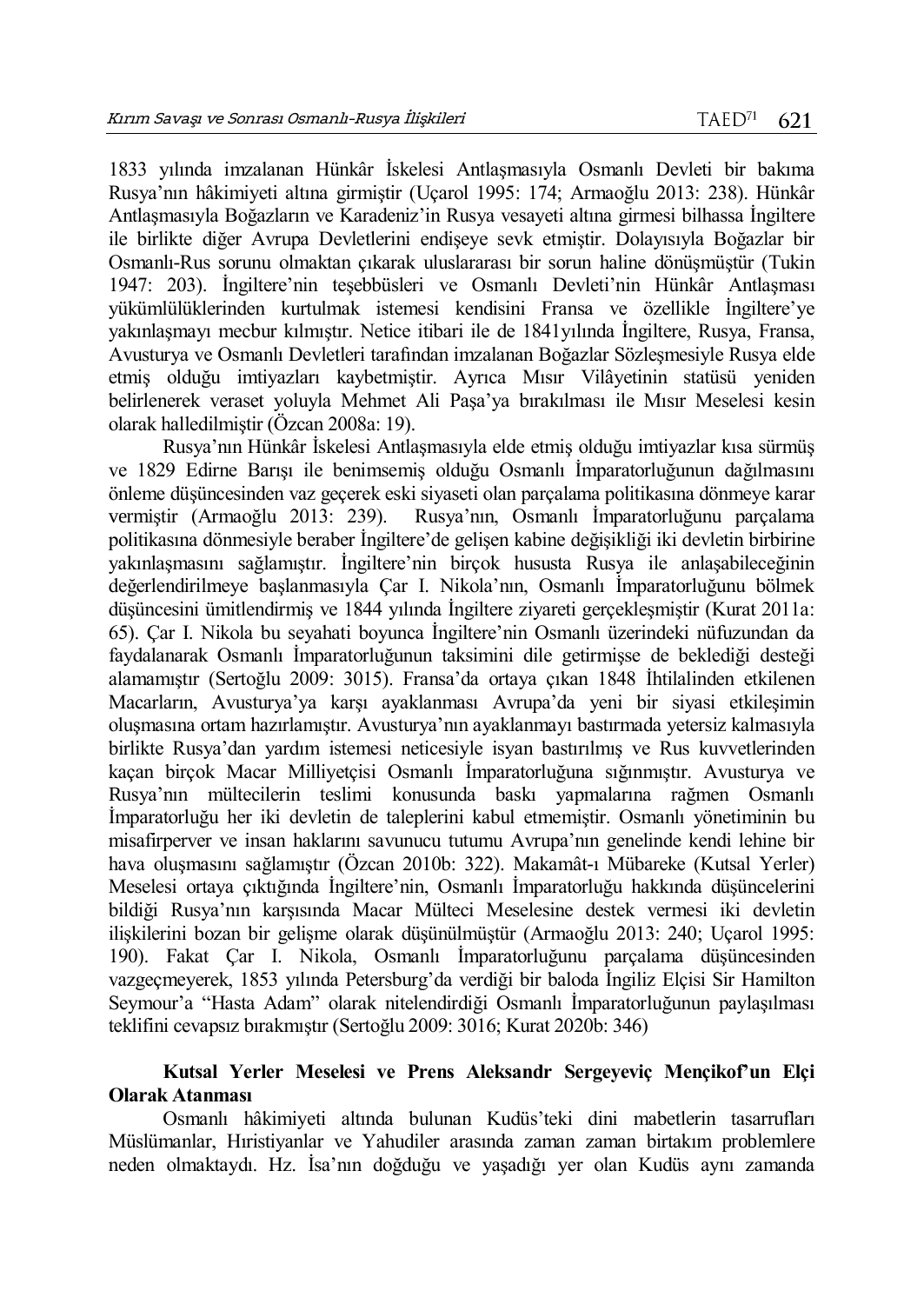Hıristiyanlık dinin ilk yayıldığı yer olması sebebiyle kutsal yerlere hizmet konusunda Ortodoks ve Katolik mezhepleri arasında rekabet derecesinde bir sahiplenme mücadelesi vermekteydiler (Karal 2011: 223; Danişment 1972: 141).

Osmanlı İmparatorluğu, İstanbul'u 1453 yılında Fatih Sultan Mehmed döneminde fethettikten sonra Ortodoks Kilisesi'nin başı bulunan Rum Patriği de Osmanlı hâkimiyetine girmiştir. Dolayısıyla Ortodoks ve Katolikler arasındaki "*Kutsal Yerler*" problemini de ister istemez kendisine miras almıştır (Armaoğlu 2013: 240; Sunay 2015: 253). Fransa ile Osmanlı İmparatorluğu arasında 1740 yılında yenilenen kapitülasyonlarda Fransa Devleti, Osmanlı tebaası bulunan Lâtinlerin hâmiliğini elde etmiş aynı zamanda Kudüs dışındaki kutsal yerlerin imtiyaz hakkı da Fransa'ya bırakılmıştır. Fakat Fransa'nın 1789 İhtilâlinden 1815'e kadar yani krallık rejimi tekrar kuruluncaya kadar geçen süre zarfında lâiklik prensibini benimsemesi sebebiyle dini konulara ağırlık vermemiştir.1815'ten sonra yani III. Napolyon'un iktidara gelmesi ve Katolik Partisini memnun etmek için doğudaki Lâtinlerin haklarını muhafaza etmeye çalışmıştır. Diğer taraftan ise 1774 Küçük Kaynarca Antlaşması ile Rusya, Osmanlı hâkimiyeti altındaki Ortodoks tebaanın haklarının hâmiliğini üstlenmiş olduğundan Osmanlı İmparatorluğu'nun iç işlerine karışmaktan geri kalmamıştır. Rusya elde etmiş olduğu imtiyazlar sayesinde *Kutsal Yerlere* istediği tasarrufları sağlasa da 1851 yılında İmparatorluğu'nu ilan eden Fransa Kralı III. Napolyon'un eski politikaya geri dönmesi Rusya ve Fransa arasında çatışmalara sebebiyet vermiştir (Özcan 2008a: 21; J.Shaw-Shaw 2010: 176).

Fransa İmparatoru III. Napolyon, 1851 yılı sonuna doğru eskiden Katolik tebaaya ait olan imtiyazların, Ortodokslar tarafından yapılan tecavüzlerin engellenmesi için Osmanlı İmparatorluğu'nu baskı altına almaya başlamıştır. Napolyon, Kameme Kilisesi'nin tamiri ve anahtarının Katoliklere verilmesini talep etmesiyle birlikte İspanya, Portekiz, Sicilya ve Toscano gibi Katolik devletleri de kışkırtarak Osmanlı Devleti'ne karşı kullanmaya başlamıştır. Osmanlı Devleti bu konuda hemen cevap vermeyip biraz oyalamaya çalışsa da Fransa'nın bastırması üzerine 1740 yılında imzalanan Fransa'ya verilen kapitülasyon hakkının üzerinden yüzyıldan fazla bir süre geçtiğini ve konunun incelenmesi için bir komisyon kurulacağını bildirmiştir (Baykal 1959: 241). Oluşturulan komisyonda Katolik ve Ortodoks temsilcilerin yer almamasıyla birlikte kararın Katolikler lehine sonuçlanacağını fark eden Rusya, Osmanlı İmparatorluğu'na bir nota vererek mevcut durumun devam etmesini talep etmiştir (Armaoğlu 2013: 242).

Kutsal Yerler sorunun çözümü için oluşturulan komisyon çalışmaları devam ettiği sırada Osmanlı İmparatorluğu'nun içinde bulunduğu durumu değerlendirmek isteyen Rusya Prens A. Sergeyeviç Mençikov'u, olağanüstü büyükelçi olarak 28 Şubat 1853'te İstanbul'a göndermiştir (Özcan 2008: 28; Kurat 2011a: 72; Keleş 2009: 59). Tophane rıhtımında kalabalık bir Ortodoks grup tarafından coşkulu ve gösterişli bir şekilde karşılanan Mençikov, Rus Çarı'ndan ve Ortodokslardan aldığı destekle diplomatik usullerin dışında hareket ederek İstanbul'u etkisi altında bırakacak şekilde hareket etmiştir (Karal 2011: 228). 28 Şubat'ta İstanbul'a gelmesine rağmen ilk resmi ziyaretini 16 Mart'ta yapan Mençikov protokol kurallarının hiçbirisine uymayarak hareket etmiş, Hariciye Nazırı Fuad Paşa'yı Kutsal Yerler konusunda Fransa'nın yanında olduğunu düşündüğünden ziyaret etmesi gerekirken ziyaret konusunda herhangi bir tasarrufta bulunmamıştır (Armaoğlu 2013: 245).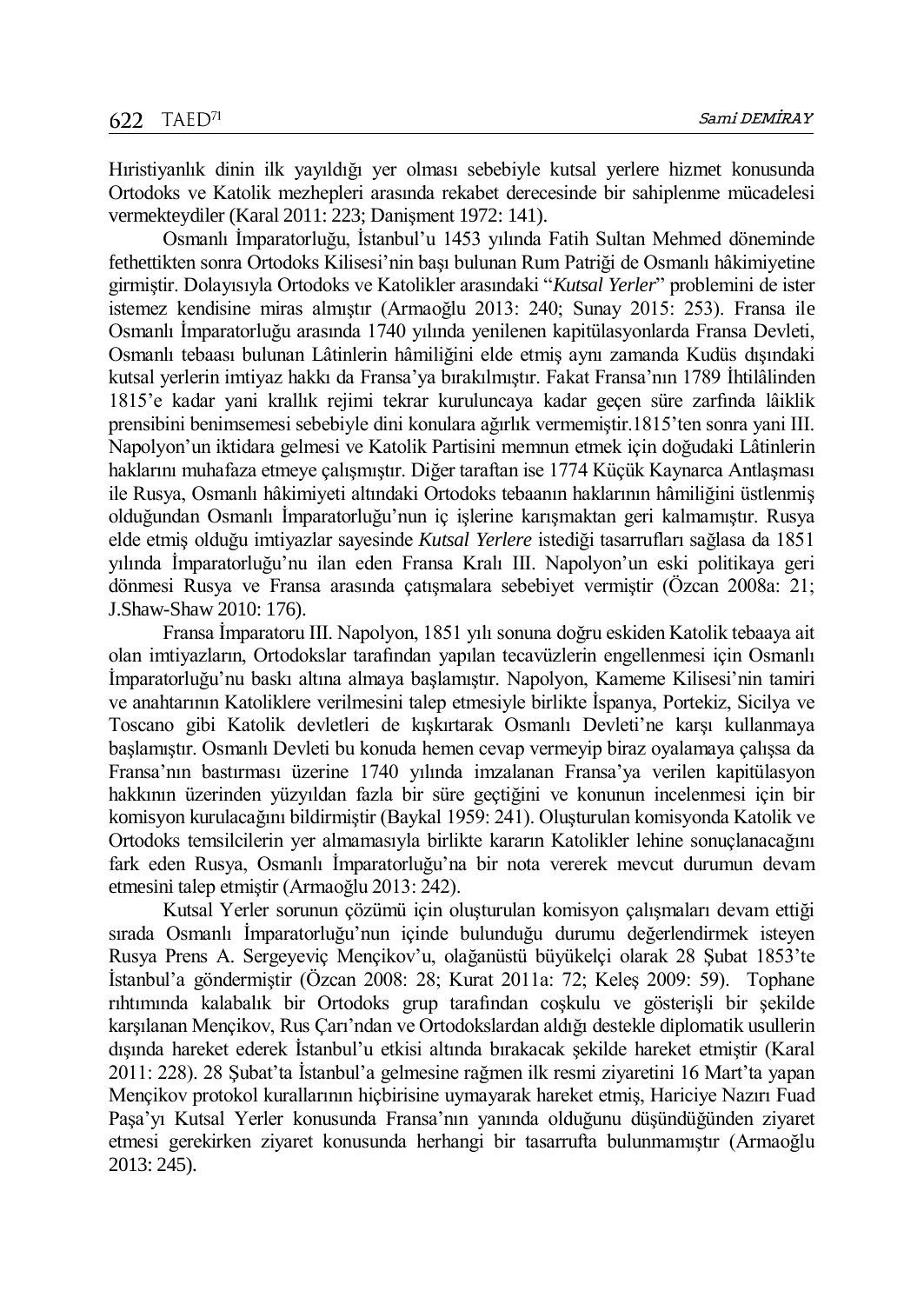Osmanlı yönetimi Prens Mençikov'un hoş olmayan ve art niyetli bu teşebbüslerini oldukça olgun bir şekilde karşılayarak geçiştirmiştir. Bunda en önemli pay ise 1853 Nisan ayında İstanbul'a gelen İngiliz Büyükelçisi Sir Stratford Canning'in (Lord de Redcliffe) çabaları Rus baskısını savuşturmada etkin rol oynamıştır (Kurat 2011a: 72).

Osmanlı İmparatorluğu herhangi bir sorun çıkmaması meselenin barış yolu ile uygun şekilde çözülmesi için elinden geleni yapmış hatta Rusya'nın tavrının yumuşaması zarfında Hariciye Nazırlığı'nda değişiklik yaparak Fuad Paşa'nın yerine Rıfat Paşa'yı nazırlığa atamıştır. Fakat bunlara rağmen Rusya'nın amellerindeki gerçek niyetinin ortaya çıkararak Prens Mençikov'un verdiği iki maddelik bir ültimatom ile ortaya çıkmıştır. 1- Rus Çarı'nın, Osmanlı tebaası olan on iki milyonluk Ortodoks reâyâsı üzerindeki meşrû hâmi sıfatını tanınmasını istemiştir. 2- Rum Ortodoks Kilisesi'nin *Kutsal Yerler*  probleminin deki isteklerin kabulü, Bey tül-Lahim Kilisesinin anahtarları ile bahçesinin iki mezhebe de ortak kullanımı ve Hz. İsa'nın doğduğu mağara ile Kameme Kilisesi'nin bakımlarının Rum Patrikhanesine bırakılmasını talep etmiştir (Karal 2011: 226; Özcan 2008: 25; Sunay 2015: 257). Osmanlı İmparatorluğu hemen cevap vermeyerek süre istemiş ve isteklerin değerlendirilmesi hususunda kırk altı kişilik bir kurul oluşturmuştur. Rusya'nın talepleri bir bakıma Osmanlı İmparatorluğu'nu himâyesi altına alacak nitelikte olması sebebiyle kurulda bulunan kırk üç kişi tarafından ret edilirken sadece üç kişi olumlu cevap vermiştir. Ayrıca Prens Mençikov'a taleplerinin uluslararası hukuka aykırı olduğunu bildirmiştir. (Goldfrank 2002: 830; Armaoğlu 2013: 246). Bu karardan sonra Rusya, Osmanlı İmparatorluğu ile münasebetlerini kesmiş ve Prens Mençikov maiyeti ile İstanbul'dan ayrılırken "*Sivil elbise ile gelmiştim, az sonra askerî üniforma ile döneceğim*" diyerek tehditler savurmuştur (Uçarol 1995: 198; Kurat 2020b: 347). Prens Mençikov'un, İstanbul'u terk etmesinden sonra Rusya Hariciye Nazırlığı Osmanlı yönetimine bir mektup yazarak Mençikov'un taleplerini değiştirmeden istenen mektupta Rusya'nın isteklerinin kabul edilmesi istenmiştir. Aksi takdirde Rus Ordularının Prut'u, geçerek Eflâk ve Boğdan'ı işgal edeceğini bildirse de olumlu cevap alamamış ve 22 Haziran 1853 tarihinde Memleketeyn (Eflâk ve Boğdan) toprakları Rus kuvvetleri tarafından işgal edilmiştir (Tukin 1947: 243). Rusya Hariciye Nazırı Kont Nesselrode, büyük devletleri hitaben yayınlamış olduğu bildiride "*Memleketeyn'i Osmanlı Devleti'ne savaş açmak için işgal etmediklerini, Osmanlı İmparatorluğu'na kabul ettiremedikleri manevî teminatın yerine geçici olarak maddi bir teminat koymak için mecbur kaldıklarını ilan etmiştir".* Ancak Rusya'nın bu hareketi bugüne kadar ılıman bir yaklaşım sürdüren Fransa'yı, İngiltere'nin yanına yaklaştırarak iki devlet tarafından şiddetli bir tepkiye sebep olmuştur (Sertoğlu 2011: 3026; Armaoğlu 2013: 247).

# **Osmanlı İmparatorluğu'nun Rusya'ya Savaş İlânı: Kırım Savaşı**

Rusya'nın harp ilân etmeden Eflâk ve Boğdan'ı işgal etmesi Osmanlı İmparatorluğu nezdinde önemli bir savaş sebebi olmasına rağmen İngiltere'nin tavsiyesi üzerine sakin kalınmıştır. Böylece Eflâk ve Boğdan istilâsı Osmanlı Devleti ilgilendirdiği kadar Avusturya ile Prusya'yı da ilgilendiriyor olması Rusya hareketine bir tepki oluşturulmuştur. Dolayısıyla Rusya'nın Balkanlar'daki genişlemesi iki devleti de endişeye sevk etmiştir. Bu yüzden Avusturya istilânın son bulmasını istediğinden barış çerçevesinde Osmanlı İmparatorluğu'nun, Rusya'dan gelen talepleri kabul etmesi yönünde çaba göstermiştir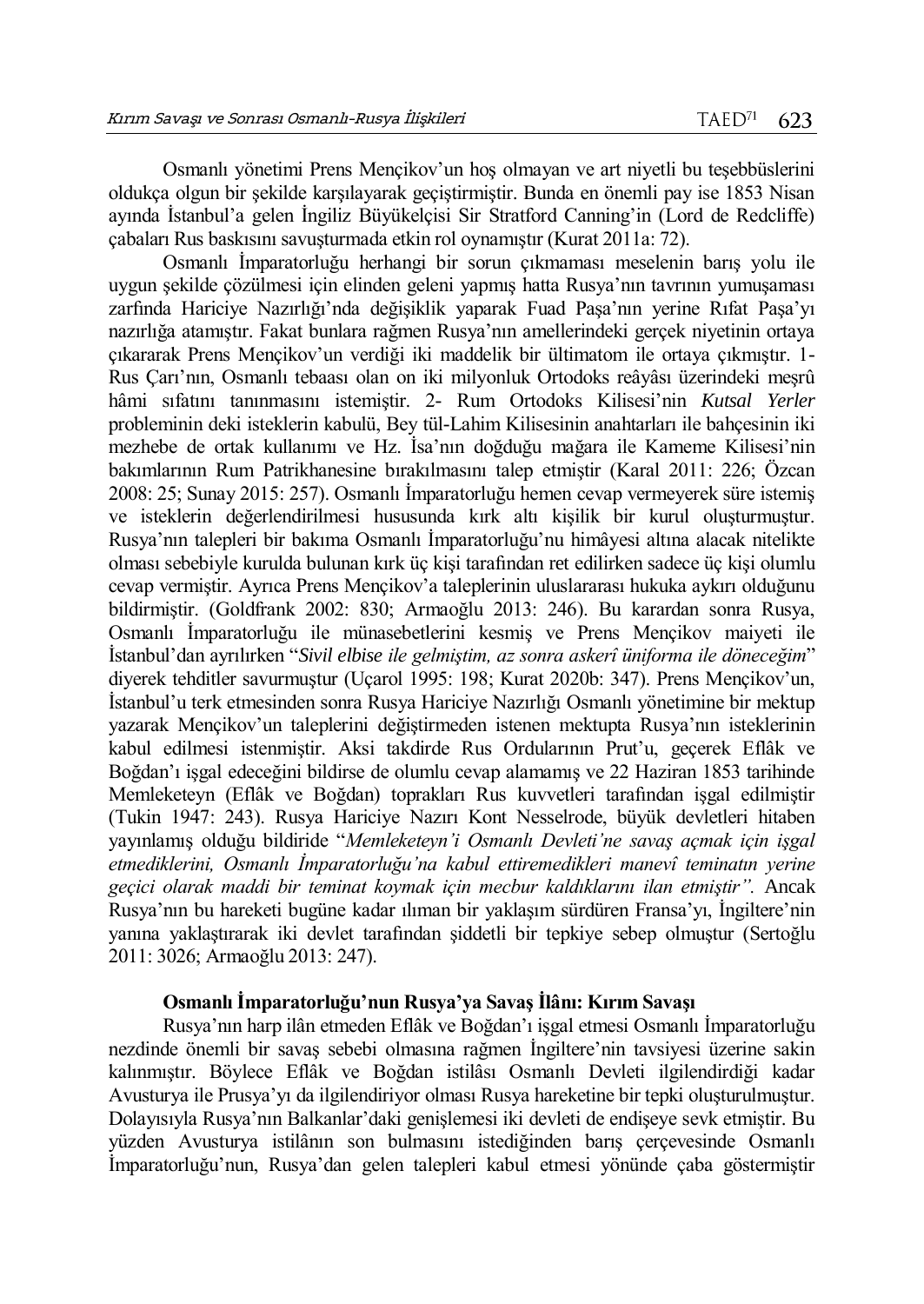(Armaoğlu 2013: 247). Avusturya, Prusya, Fransa ve İngiltere elçileri 1853 Temmuz ayında Viyana'da toplanarak iki tarafın anlaşmazlıklarını çözmek için bazı kararlar almışlardır. Viyana Notası olarak adlandırılan bu kararlar Prusya'nın ısrarları neticesinde Rusya'ya kabul ettirilmiştir. Diğer taraftan Osmanlı İmparatorluğu'na da bir değişiklik istemeden kararları kabul etmesi yönünde talep gelse de Osmanlı yönetimi tarafından incelenerek bazı değişikliler olmadan kabulünün mümkün olmayacağı beyan edilmiştir. Kabul edilmeyen en önemli madde *Rum-Ortodoks imtiyazlığının Rusya yardımlarıyla korunduğu anlamına gelen maddedir*. Osmanlı yönetimi bu Ortodoks imtiyazlığını içeren maddede değişiklik yapılmasını Viyana kararlarını alan devletlere bildirmiştir. Bunun üzerine kongrede toplanan devletler Osmanlı yönetiminden bu şekilde bir karar vermesini beklemediğinden Avusturya ve Prusya'nın Rusya nezdindeki çabaları da boşa çıkmıştır aynı zamanda İngiltere ve Fransa'da bu konuda arabuluculuk yapmayacaklarını Avusturya tarafına bildirmişlerdir (Tukin 1947: 248). Devletlerarası diplomatik faaliyetler yürütüldüğü sırada İstanbul'da da medrese talebeleri ve halk savaş lehine Osmanlı yönetimine baskı yapmaya başlamışlardı. Bunun üzerine Mustafa Reşid Paşa başkanlığında 25 Eylül'de Çırağan Sarayı'nda yüz altmış üç kişilik genel bir meclis kurulmuş ve durum değerlendirilmesinin ardından savaş ilânı için Padişah'a rica edilmesi oy birliği ile kabul edilmiştir. Bunun üzerine Padişah Sultan Abdülmecid 29 Eylül'de bir hatt-ı hümâyun ile meclisin kararını onaylamıştır. Savaş sebebinin Rusya'ya ait olduğu belirtilerek Şumnu'da bulunan Rumeli Ordusu Başkomutanı Ömer Paşa verilen talimat gereği 4 Ekim'de, Rus Ordusu Komutanı General Gorçakof' bir ültimatom vererek on beş gün içerisinde Eflâk ve Boğdan'ı boşaltmasını istemiştir (Türkgeldi 1987: 28; Küçük 1988: 259).

Rusya, 22 Haziran'da Eflâk ve Boğdan'ı istilâ ettikten sonra isteklerinin yerine getirilmesi için bu teşebbüste bulunduğunu ilan etmiştir. Fakat uzun zamandır emellerinde Osmanlı İmparatorluğu'nu parçalama düşüncesi olduğundan ilk hareketlerinden beri savaş niyetiyle planlar yapmışlardır. Bu plana göre Niş-Sofya güzergâhını kullanarak Yunanlıların çoğunlukla bulundukları yerler ile irtibat kurduktan sonra Osmanlı İmparatorluğu'na karşı asi duygular besleyen Bulgarlar ve Sırpları Osmanlıya kaştı ayaklandırmak istemişlerdir. Böylece Rus Ordusu iki bölüme ayrılarak Rumeli ve Kafkasya orduları olarak düzenlenmiştir. Rumeli Ordusu General Gorçakof emri altında 152.000 asker ile Tuna cephesinde yer almıştır. Kafkasya Ordusu General Muraviev komutası altında 160.000 kişilik son askerî yenilikler ile donatılmış bir orduyla savaşa hazır durumda bulunmaktaydılar (Balcı 2019: 113; Öztuna 1986: 518).

Rus orduları karşısında, Osmanlı Ordusu da Rumeli ve Kafkasya olarak ikiye ayrılmıştır. Rumeli tarafında Müşir Ömer Paşa komutası altındaki kuvvetler ile Boğazlar ve İstanbul'u tehdit edecek yerleri göz önünde bulundurarak hareket etmiştir. Rumeli'de 140.000 kuvvetle yer alan Osmanlı Ordusu, Kafkasya'da üç kola ayrılmış Batum kuvvetlerine Selim Paşa, Kars kuvvetlerine Anadolu Ordu Müşiri Abdülkerim Paşa ve Beyazid'de bulunan kuvvetlerin başında da yine ismi Selim olan Paşa'nın komutası altında toplam 150.000 kişiye yakın bir ordu yer almışlardır. Devletin donanma gücü ise elli beş savaş gemisi ve taşıt gemileri olmak üzere toplam seksen yedi gemi ile birlikte yirmi bin mürettebattan ibaretti. (Özcan 2008: 46; Birbudak 2018: 241-264). 27 Ekim'de Tuna cephesinde başlayan savaşta Ömer Paşa, Romanya'dan girerek Kalafat'ı almış ve Olteniça meydan muhârebesinde Rus ordularını mağlup etmiştir. Kafkas cephesinde Şeyh Şamil'in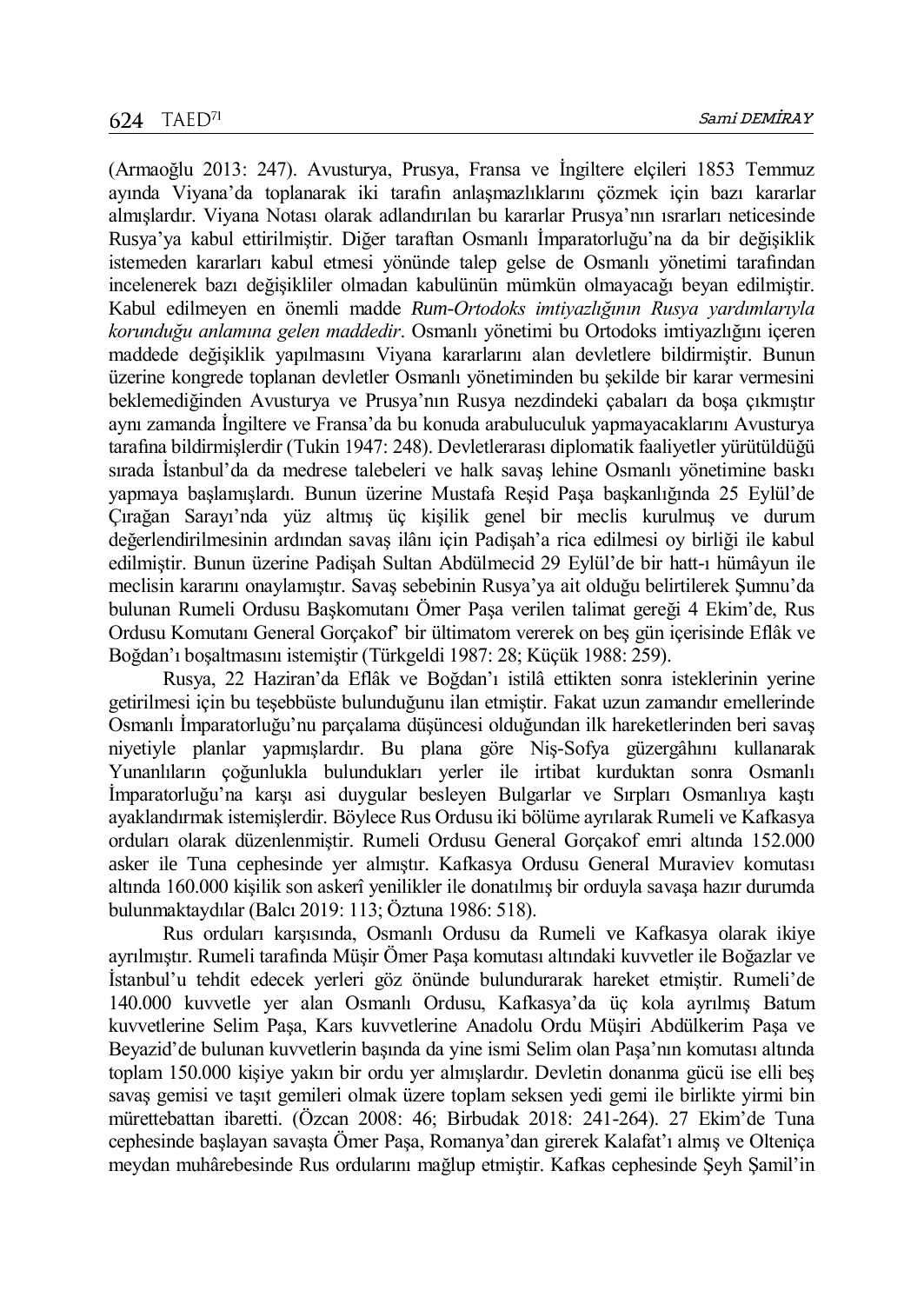desteğine rağmen kayda değer bir ilerleme gösterilememiş ve Abdülkerim Paşa'nın yerine Ahmed Paşa getirilmiştir (Öztuna 1986: 518).

Cephelerden gelen sevindirici haberler Rusya'da büyük bir kızgınlığa ve intikam arzusunun doğmasına sebebiyet vermiştir. Rusya kurmayları morali bozulan askerilerinin tekrar savaş şevkini artırmak ve kayıpları en kolay yönden telâfi etmek amacıyla bir zafer aramaya başlamıştır. Rusya'nın beklediği bu zafer, Kasım ayının sonuna doğru Kafkas Ordusuna erzak ve mühimmat götüren Osman Paşa komutasındaki filolardan gelmiştir. Filo hava şartlarının ağırlaşması neticesinde verilen talimatname gereğince Sinop Limanı'na sığınmaya karar vermiştir ve fırtına sebebiyle perişan bir şekilde limana ulaşmıştır. Uygun hava koşulları olmamasına rağmen Rusya'nın Karadeniz Amirali Nahimov, Osmanlı filosunun Sinop civarında olduğunu öğrendiğinden bildiğinden oraya yönelmiştir. 30 Kasım 1853'te Osmanlı filosunun zayıflığından emin olunarak üstüne giden Rus kuvvetleri teslim olacağı düşüncesi hâkim olmuş ise de Osman Paşa teslim olmayarak muharebeyi kabul etmiş ve kısa sürede sadece Taif adlı gemi hariç diğerleri yok edilmiştir. Osmanlı Filo Komutanı Osman Paşa esir edilmiş canını kurtarmaya çalışan mürettebatın da üstlerine yağlı paçavralar atarak yakmışlardır. Oldukça zalim bir şekilde hareket eden Rus Donanması Sinop Limanı'nı korumakla görevli bataryaları da yok ederek İslâm mahallesini de top atışlarıyla büyük tahribatlara yol açmıştır. Tarihe Sinop Felâketi olarak geçen bu muharebede 2.000 civarında Osmanlı askeri şehit düşmüş ve 150 esir vermiştir (Özcan 2008: 72-73; Örenç 2006: 160).

Sinop felâketi, Rusya Donanmasının Karadeniz'deki kuvvetini ortaya çıkarmış ve Boğazlar ile İstanbul'un her an bir tehlike ile karışılacağını aynı zamanda boğazlardan zorlanmadan geçerek Akdeniz'e ineceği düşüncesi İngiltere ve Fransa'da endişeye yol açmıştır (Yalçınkaya 2010: 17). Bunun üzerine Sinop felâketi sonrası harekete geçen İngiltere ve Fransa'nın, Rus Çarı'nı anlaşmazlıkları çözmek için barışa ikna çabaları sonuçsuz kalmıştır. Bunun ardından İngiltere ve Fransa, 12 Mart'ta İstanbul Muahedesi adı altında Osmanlı Devleti ile dört maddelik bir ittifak antlaşması imzalamışlardır. Bu ittifak antlaşmasına göre: İngiltere ve Fransa, Osmanlı İmparatorluğu'nun topraklarını Rusya saldırılarına karşı koruyacağına, Osmanlı İmparatorluğu'na her türlü yardım yapacaklarına, İngiltere ve Fransa'nın onayı olmadan Osmanlı İmparatorluğu'nun Rusya ile herhangi bir müzakereye girmeyeceği, savaş sonunda kara ve deniz kuvvetlerini hemen Osmanlı topraklarından çekeceklerine dair maddeler içermektedir (Poole 1988: 144; Türkgeldi 1987: 37). Diğer taraftan Rusya'nın Eflâk ve Boğdan istilâsından rahatsız olan Avusturya Devleti ile 14 Haziran 1854'te bir antlaşma imzalanmıştır. Antlaşmaya göre Rus istilâsının son bulması için her türlü askerî ve siyasî her türlü desteği vereceği ayrıca Avusturya Devleti, muhafaza altına alacağı yerleri barış antlaşması imzalanıncaya kadar koruyacağı sonra tekrardan terk edeceğini içeren bir görev üstlenmiştir (Birbudak 2018: 241-264).

Osmanlı Devleti imzalamış olduğu ittifak antlaşmasından sonra savaşın hareket sahası kendi topraklarında devam etmesine rağmen ittifak etmiş olduğu devletlerin görüşü ile de hareket ederek Rumeli, Kafkasya ve Kırım olarak üç cephede savaşmak zorunda kalmıştır (Özcan 2010b: 324). Osmanlı için asıl olarak Rumeli ve Kafkasya cepheleri önemli olmasına rağmen müttefiklerin stratejik olarak Rusya'yı Karadeniz'de zayıf düşürmek amacıyla hareket edilmiş ve Kırım cephesine ağırlık verilmiştir (Kurat 2020b: 348). Rusya'nın ilk savaş planlarından biri olan Yunanlıları kışkırtma girişimleri de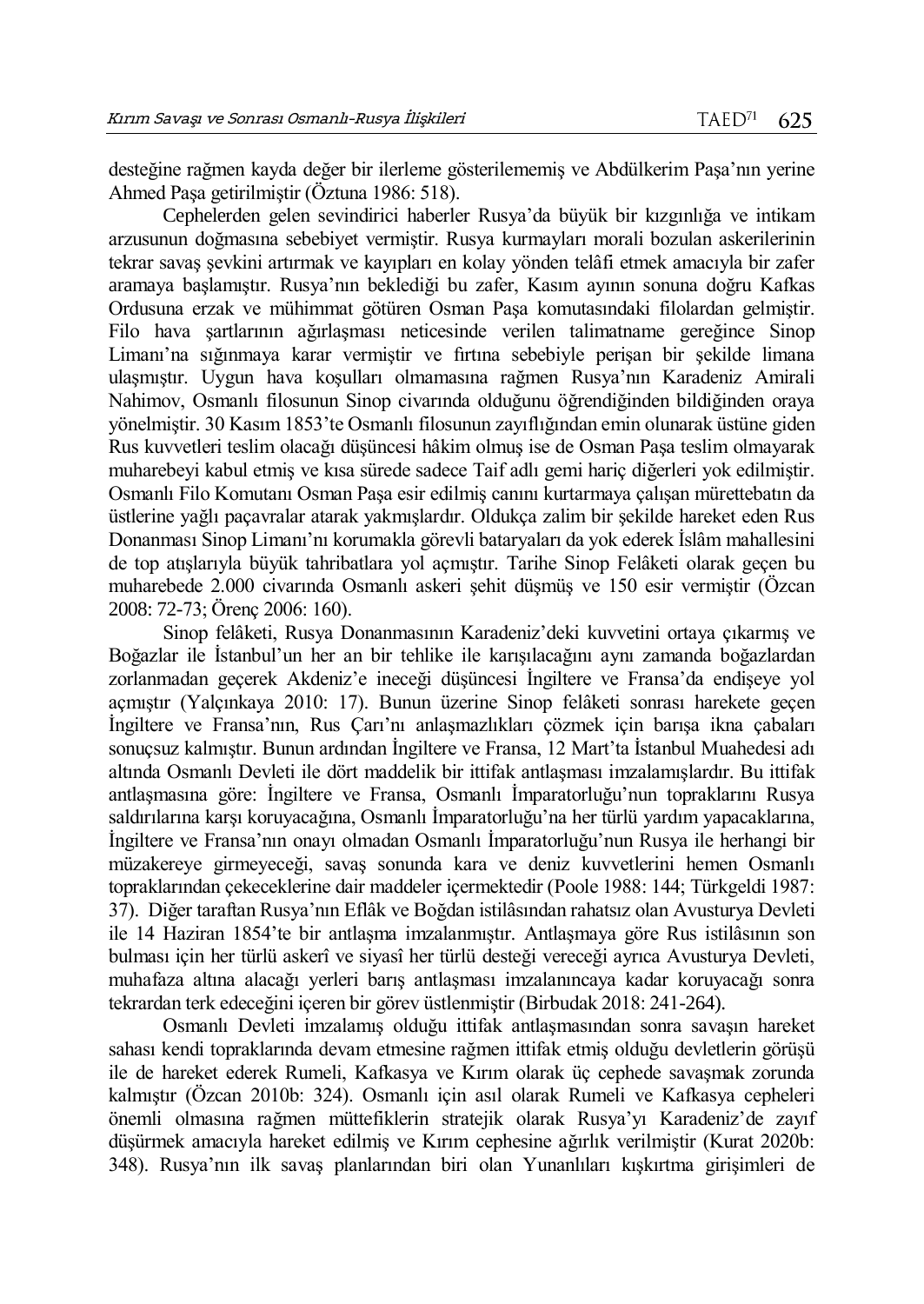İngiltere ve Fransa'nın nasihatleri ile aynı zamanda Fransa'nın Pire Limanı'nı işgal etmesi Rusya'nın hesaplarını bozmuştur. Müttefik kuvvetler 2 Nisan'da Odessa'yı bombalayarak Rusya'nın Karadeniz'deki istihkâmlarını yıkması üzerine Rus kuvvetleri Tuna'da taarruza geçmişlerdir. Tuna kıyılarına Mayıs 1854 itibariyle herhangi bir başarı sağlayamayarak Silistre'yi savunan Musa Paşa karşısında ağır bir yenilgi alarak Eflâk'ı boşaltıp Boğdan'a çekilmişlerdir. Ömer Paşa'nın 8 Temmuz Yerköyü meydan muharebesinde Rus kuvvetlerini bozguna uğratmasıyla savaşın merkez noktası Kırım nakledilerek ve Sivastopol işgali olarak kararlaştırılmıştır. 30 Eylül tarihi itibariyle de Osmanlı İmparatorluğu ile Avusturya arasında imzalanan muahedede harp boyunca Avusturya tarafından Memleketeyn toprakları işgal edilecek ve her türlü saldırıya karşı savunulacaktır (Öztuna 1986: 520; Birbudak 2018: 241-264; Karal 2011: 238).

Rusya'yı, bir an evvel barışa mecbur bırakmak için savaş hareketlerini Kırım'a nakleden müttefikler burada bulunan Sivastopol Limanı'nı da tahrip ederek aynı zamanda Rusya'nın Karadeniz'deki üstünlüğünü de yok etme amacıyla hareket etmişlerdir. Böylece İstanbul ve Boğazlar bir Rus tehlikesinden men edilecek ve Rusya'nı Karadeniz'deki hâkim durumunu da kaybetmiş olacaktır. Müttefik devletler 89 savaş gemisi refakatinde 267 taşıt gemisi, 30.000 Fransız, 21.000 İngiliz ve 60.000 Osmanlı askeriyle birlikte 19 Eylül itibariyle Sivastopol'a saldırmaya başlamıştır. 51.000 Rus askeri ile iyi istihkâm edilmiş Rus mevzilerine taarruza geçen müttefikler 20 Eylül'de Alma nehrini aşarak Rusya'yı ağır bir yenilgiye uğratmışlardır. Müttefik kuvvetler Alma savaşı ile önemli başarılar kazansa da süvari birliğinin olmaması bozulan Rusya ordusuna tekrar toparlanmak için fırsat tanımıştır. Rusya'daki ağır kış şartları ve bulaşıcı hastalıklar müttefik kuvvetleri oldukça zor bir durumda bırakmıştır. Fransız orduları Komutanı Arnaud'un tifoya yenik düşmesi ve Prens Napolyon'un hastalanıp İstanbul'a gelmesi müttefiklerin hareket hızını yavaşlatsa da 25 Ekim 1854' de Balaklava savunması ile Rus kuvvetleri geri püskürtülmüştür. Rusya'nın ümitlerinin tükendiği, ordularının onda birini kaybettiği savaş olarak tanımlanan 5 Kasım 1854 İnkerman Zaferi ile Mençikov mağlubiyeti kabullenemeyip kederinden ölmüştür (Sertoğlu 2011: 3055; Öztuna 1986: 520). İnkerman Zaferinden sonra Sardunya Krallığı hem saygınlığını artırmak hem de büyük devletle safında yer alıp İtalya milli birliğini sağlama adına 16.000 kişilik bir ordu göndererek müttefiklerin yanında 1855 Mart ayında savaşa katılmıştır (Öztuna 1986: 521). 17 Şubat1855'te Ömer Paşa'nın Kırım'a görevlendirildiği sırada Gözleve'deki Rus taarruzunu bertaraf etmiş ve Rusları ağır bir yenilgiye uğratmıştır. Çar I. Nikola cephelerden gelen mağlubiyet haberlerine dayanamayarak hastalanmış sinir buhranı içinde hareket ederek doktorların da tavsiyesine uymayarak -20 derecede orduyu teftişe çıktığı sırada hastalığı ilerleyerek vefat etmiştir. Diğer bir rivayete göre ise I. Nikola'nın hezimete dayanamayıp doktorlara hazırlattığı zehri içerek intihar ettiği de ifade edilmiştir (Sertoğlu 2011: 3059).

Çar I. Nikola'nın vefat etmesi ile birlikte yerine geçen oğlu II. Aleksandr'ın babası kadar inatçı olmaması ve yine cephelerden gelen haberlerin Rusya için umutvâri gelişmeler olmaması neticesinde barış sinyalleri vermeye başlamıştır. Diğer taraftan ise İngiltere ve Fransa arasında savaşın devamı konusunda görüş ayrılıkları başlamıştır. İngiltere, Ekim 1855'te İsveç ile bir ittifak yaparak Baltık denizden de bir cephe açıp Rusya'yı iyice zayıf duruma düşürmek isterken, Fransa'nın mali ve askeri olarak yıpranmış olması ile beraber istediğini elde ettiğini düşünerek barıştan yana tavır almıştır (Uçarol 1994: 203; Şimşek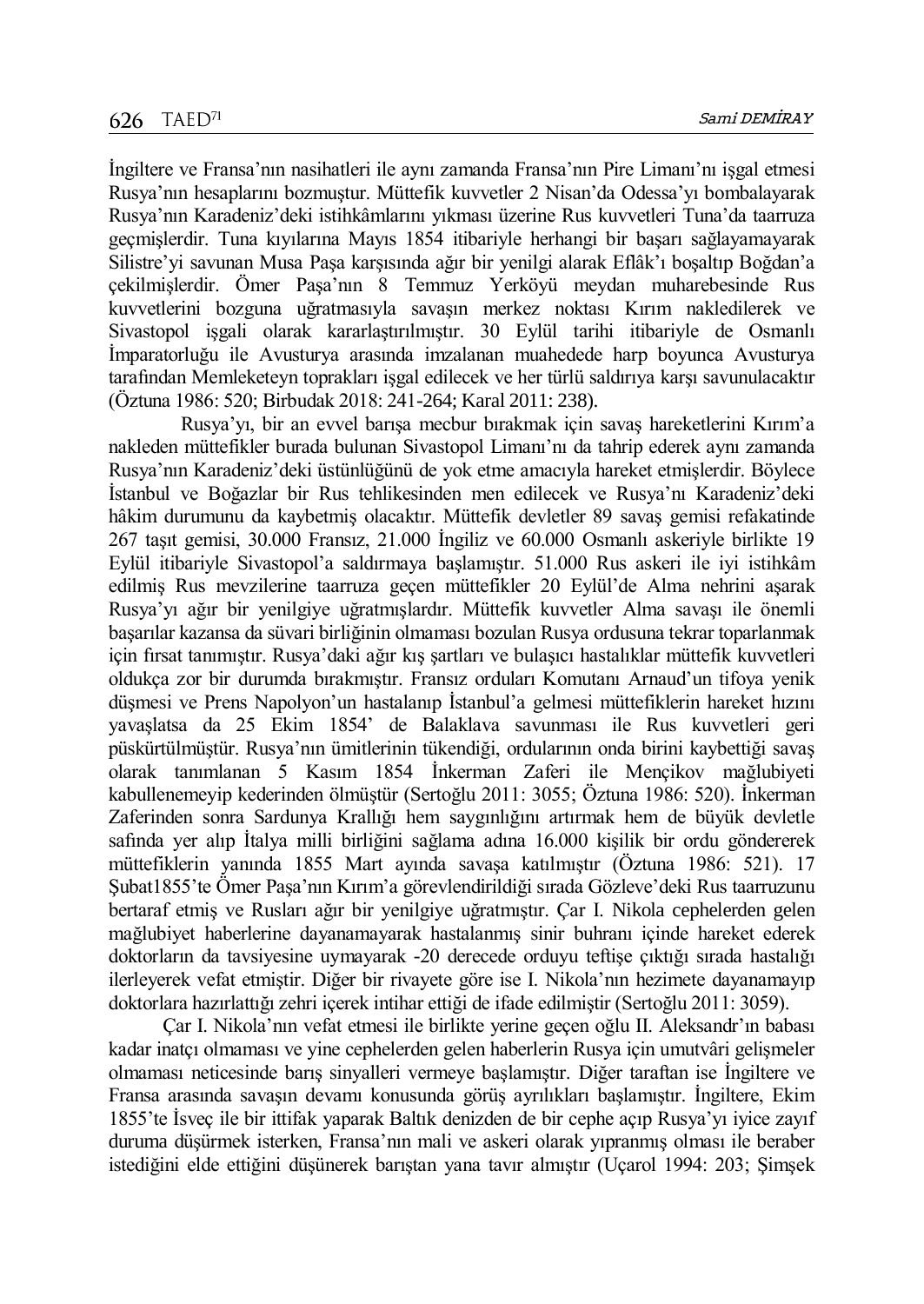2014: 156). Müttefik kuvvetler, 1855 yaz ayları boyunca kademeli olarak Sivastopol'a yaklaşmış ve 12 Eylül'de şehri tamamen ele geçirmişlerdir. Kafkasya cephesinde ise 1855 Haziran'ında başlayan Rus taarruzları geri püskürtülmüş bazı başarılar kazanılmış ise de Rusların, Kars üzerindeki baskısı ve kasım ayı itibariyle başlayan kar fırtınaları şehrin 25 Kasım'da Rusların eline geçmesine engel olunamamıştır. Savaşın uzaması ile birlikte askerî ve mali olarak zayıflan müttefik devletlerden Osmanlı ve Fransa'nın barış politikasının gelişmesine sebebiyet vermiştir. Aynı zamanda Rus Çar'ın da şerefli bir barışa hazır olduğunu belirtmesi üzerine Avusturya'nın ültimatomu ile barış görüşmeleri başlamıştır (Karal 2011:240). Avusturya'nın, İngiltere ve Fransa'dan görüş aldıktan sonra 16 Aralık 1855'te vermiş olduğu ültimatomda ana hatlarıyla "*Dört Nokta*" olarak tanımlanmıştır. Bunlar: Eflâk ve Boğdan, büyük devletlerin koruması altında olacak iç işlerinde bağımsız düzenlemeler yapılacak ve büyük devletlerin onayı olmadan Osmanlı İmparatorluğu asker sokamayacak, Tuna'da serbest seyahat hakkı olacak, Karadeniz'de hiçbir devlet tersane ve donanma bulundurmayacak, Osmanlı padişahının egemenlik haklarına müdahale edilmeyecek olmakla birlikte Ortodoks hakları belirtilmiştir. Bu Avusturya, Rusya'ya bu şartları kabul etmese kendisinin de savaşa katılacağını beyan etmesiyle birlikte 16 Ocak 1856 Rusya savaşı sona erdirerek barış görüşmelerine başlayacağını bildirmiştir. (Özcan 2010b: 324)

# **Paris Kongresi ve Paris Antlaşması (30 Mart 1856)**

Paris Barış Kongresi 25 Şubat 1856'da Osmanlı İmparatorluğu, İngiltere, Fransa, Avusturya, Prusya, Sardunya (Piyomente) ve Rusya'nın temsilcilerinin katılmasıyla bir aydan fazla sürerek 34 madde içeren antlaşma 30 Mart 1856'da imzalanmıştır (Armaoğlu 2011: 259).

Osmanlı İmparatorluğu Paris Barış Müzakerelerinin devam ettiği sürede kongreye katılan devletleri etkilemek için Osmanlının İngiltere Büyükelçisi Stratford Canning, Fransız Büyükelçisi Thouvenel ve Avusturya Büyükelçisi Prokesch'le danışılarak gayrimüslimlere yeni haklar tanıyan Islahat Fermanı'nı 18 Şubat'ta ilân etmiştir. Ali ve Fuad Paşa'lar ile birlikte bir Osmanlı Rum'u olan Kallimaki'nin hazırladığı ferman kongre başlamadan ilân edilmesi bir nevi bu üç devletin baskısı olarak görülmüştür. Aslına bakıldığında ise Islahat Fermanı bu üç büyük devlet elçilerinin hazırladığı ve Osmanlı yönetimin de kabul etmek zorunda kaldığı bir düzenlemedir. (Gülsoy 1999: 185; Davison 2005: 55).

Paris Kongresi'ne katılan Osmanlı İmparatorluğu, ilk defa bir milletlerarası kongrede Avrupa devletleriyle eşit haklar tanınarak bir üyesi kabul edilmiş ve Avrupa hukukundan yararlanması sağlanmıştır (Beydilli 2007: 169-172). Paris Antlaşmasının önemli maddeleri şu şekilde izah edilebilir:

1- Savaşa katılan devletler harp esnasında işgal etmiş oldukları toprakları iade edecekler ve savaş esirleri serbest bırakılacaktır.

2- Osmanlı İmparatorluğu, Avrupa camiasının bir üyesi olduğu ve toprak bütünlüğü Avrupa devletlerinin garantisi altında olduğu belirtilmiştir.

3- Boğazların kapalılığına dair 1841 Londra Antlaşması yürürlükte olduğu belirtilmiştir.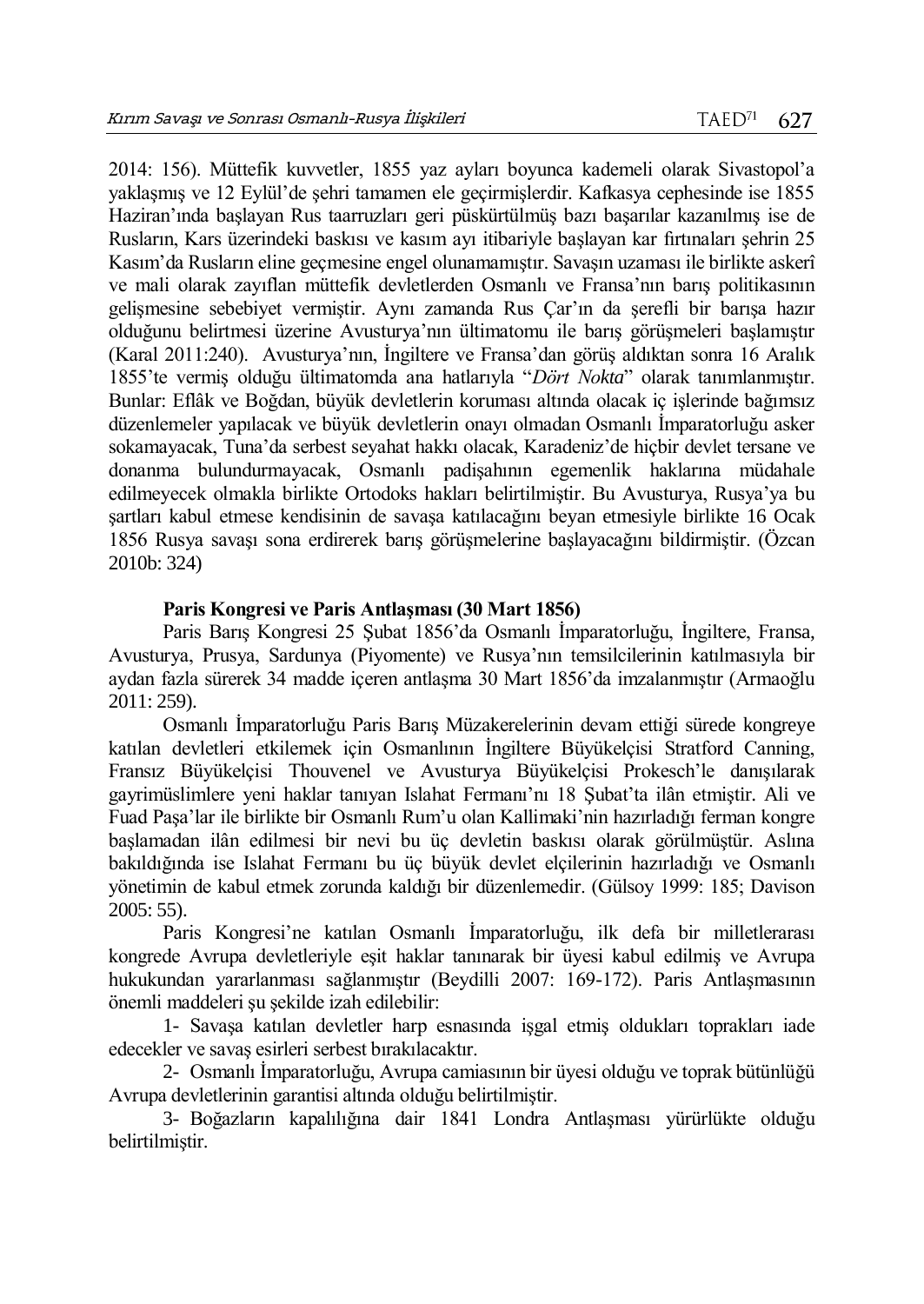4- Karadeniz tarafsız hale getirilecek ve askerden arındıracak, Karadeniz kıyılarında donanma ve tersane bulundurulmayacaktır.

5- Tuna'da seyrüsefer serbestîsi yeniden tesisi kabul edilmiştir. Bu serbestliği korumak ve düzenlemek için bir komisyon kurulmasına karar verilmiştir.

6- Besarabya'nın bir kısmı Boğdan'a bırakılarak Rusya Tuna ağızdan uzaklaştırılmış ve Eflâk ile Boğdan'a özerklik verilmiştir.

7- Büyük devletler Sırbistan'ın, Osmanlı İmparatorluğu'ndan almış olduğu muhtariyetleri garanti altına almışlardır.

8- Padişah'ın ilân etmiş olduğu Islahat Fermanı memnuniyetle karşılanmış antlaşmada belirtilmesine rağmen iç işlerine müdahale hakkı tanımamıştır.

9- Antlaşmayı imzalayan devletlerarasında biri Osmanlı İmparatorluğu ile antlaşamazsa savaşa başvurmadan diğer devletlerin aracılığını kabul edecektir (Uçarol 1994: 204-205).

Paris Antlaşması ile son bulan Kırım Savaşı, her devlet için farklı neticeler doğurmuştur. Kırım Savaşı'ndan 20.000 yakın kişi kaybetmesine rağmen savaşın neticesi İngiltere lehine olmuştur. Hindistan hâkimiyetini sağlayarak ticaret yollarına Rusya'dan gelecek olan tehlikeyi bertaraf etmiş Akdeniz ve Boğazları Rus donanmasını yok ederek sağlamıştır. Fransa 80.000 yakın asker kaybederek bir güç kaybetse de Bonapart zamanında kendisine oluşan siyasi yalnızlıktan kurtulmuş olmakla Doğu Akdeniz'deki çıkarlarını koruma mücadelesi vermiştir. Avusturya Devleti savaş devam ederken izlemiş olduğu kararsız politika neticesinde Rusya ve İngiltere ile Fransa tarafında siyasi tecride uğrayarak Almanya ve İtalya'nın milli birliklerini kurma çabalarında yalnız kalmıştır. Prusya ve Sardunya takip ettikleri politika neticesinde devletlerin takdirlerini kazanarak daha sonra girişecekleri milli birliklerini kurma aşmasında yararlarını görmüşlerdir. Kırım Savaşı'ndan en zararlı çıkan mağlup devlet Rusya olmuştur. Eflâk ve Boğdan'ın büyük devletler tarafından müşterek garanti altına alınması Balkanlarda ilerleme imkânını zayıflatmıştır. Karadeniz tersane ve donanma bulunduramayacak olmasıyla birlikte tüm tersane ile donanması tamamen tahrip edilmiştir. Karadeniz'e ait hükümleri 1871'de kaldırmaya muvaffak olan Rusya dış politika bu tarihe kadar Asya tarafına yayılmıştır (Yalçınkaya 2010: 18).

Kırım Savaşı'nın galip devletler bakımından en büyük yükünü çeken Osmanlı İmparatorluğu bir siyasi fayda veya herhangi bir toprak kazancıyla çıkmamıştır. Karadeniz'de mağlup Rusya'ya kabul ettirilen donanma ve tersane bulundurma mahsusu haksız bir şekilde Osmanlı İmparatorluğu'na da uygulanmıştır. Ayrıca Eflâk ve Boğdan ile Sırbistan haklarında Paris Antlaşmasında verilen hükümler İmparatorluğun buralarda hâkimiyetini zayıflatmış ve bu devletlerin bağımsızlık yolları açılmıştır. Ali Paşa, Paris Antlaşmasının yedinci maddesine, yani eşitlik ilkesine dayanarak kapitülasyonları kaldırılmasını istemişse de birtakım reformları yapmadan mümkün olmadığı ifade edilmiş ve antlaşma daha tamamlanmadan yedinci maddenin geçersizliği ortaya çıkmıştır. Kırım Savaşı, Osmanlı maliyesini oldukça zor bir durumda bırakarak ilk dış borca gidilmiştir. Kısacası Paris Antlaşmasının maddelerinin muğlâk hükümleri Osmanlı İmparatorluğu açısından siyasi anlaşmazlıklar içeren sorunlar çıkarmıştır (Karal 2011:245; Armaoğlu 2013: 259; Kurat 2011a: 74).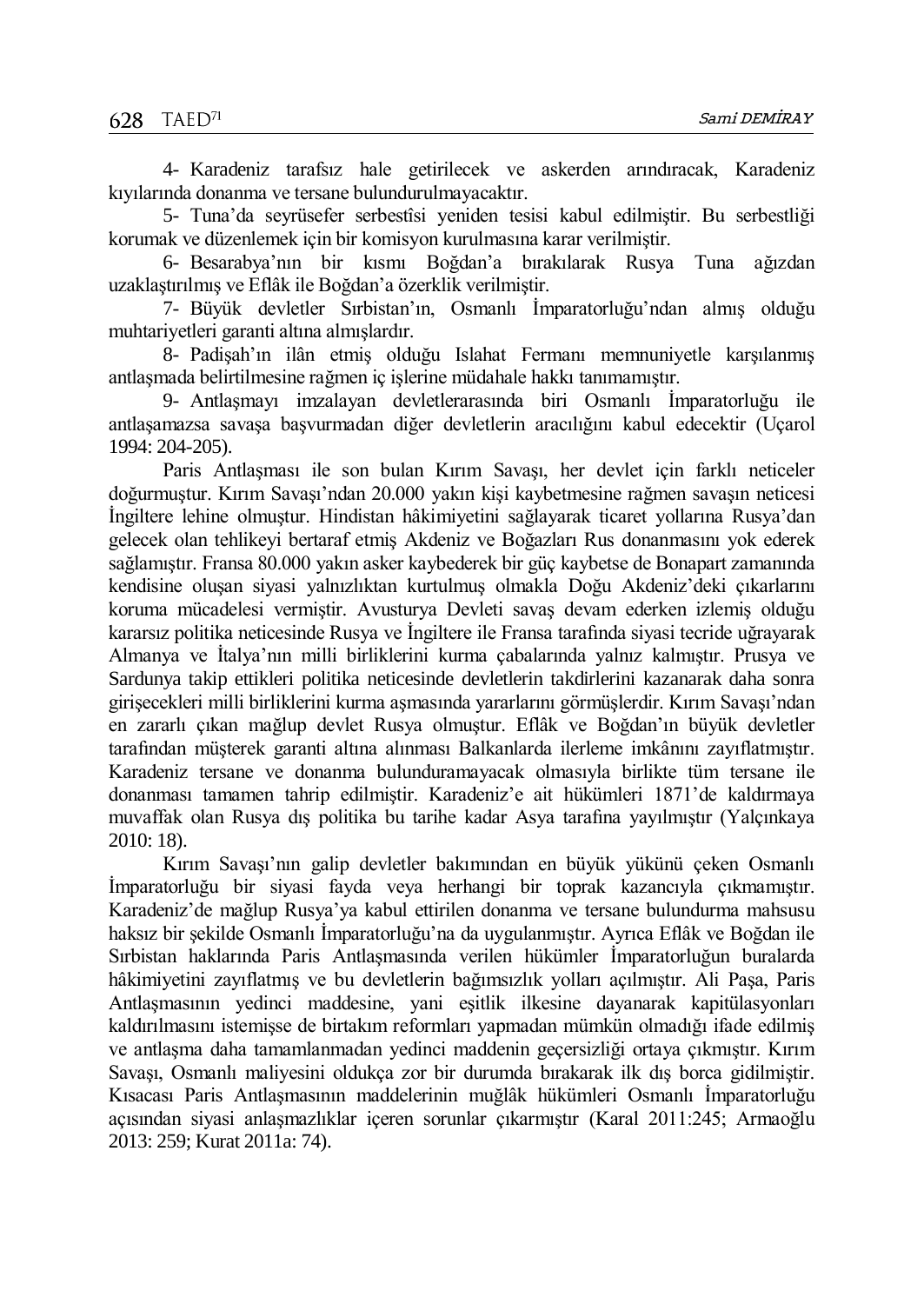# **Osmanlı İmparatorluğu'nun Rusya ile İlişkilerinin Normalleşmesi**

Paris Barış Konferansı'nda, Rusya karşı birleşmiş bulunan müttefik devletler savaş meydanında göstermiş oldukları birlikteliği müzakereler esnasında bir türlü sağlayamamıştır. Osmanlı İmparatorluğu'nun, İngiltere tarafına meyil etmesi ve müzakereler boyunca Avusturya ile Prusya'nın birlikte hareketliliği, Fransa'nın, Rusya'ya karşı yumuşak davranması, bu iki devletin gelecekte ittifak yapılabilir mesajını hissettirmeye çalışmıştır. Rusya, Fransa'nın bu davranışını oldukça iyimser karşılayarak savaş meydanında kazanamadıkları başarıları siyaset alanında kazanılacağı düşüncesi doğmuştur. Böylece Osmanlı İmparatorluğu ve İngiltere arasında kararlaştırılmış olan ağır maddeler yumuşatılmıştır (Karal 2011: 242).

Osmanlı İmparatorluğu, Kırım Savaşı sonrası Rusya ile ilişkileri normal düzeye çekmek ve Sultan III. Selim ile hayata geçen denge politikasını uygulamak üzere 17 Ağustos 1856 tarihinde Kıbrıslı Mehmed Emin Paşa'yı fevkâlade elçi olarak Rusya'ya göndermiştir (BOA A.AMD 67/13). Kıbrıslı Mehmed Emin Paşa bu görev esnasında I. Nikola'nın vefatından sonra tahta yeni çıkan Çar II. Aleksandır'ı, Osmanlı Padişahı Sultan Abdülmecid adına tebrik etmiştir (BOA DVN 110/60). Yapılan görüşmeler neticesinde Petersburg'da Osmanlı-Rus ilişkilerini sağlamak ve ihtilaflı meseleleri gidermek üzere bir sefarethane kurulmasına karar verilmiştir (BOA İ.HR. 133/6876). İki devlet arasındaki bu ihtilaflı konular üç başlık halinde toplanmıştır. İhtilâf konusu teşkil eden meseleler şunlardır:

1) 1856 Paris Antlaşması'nda kabul edilmiş olan Eflâk ve Boğdan'ın iç işlerinde serbest olmakla birlikte Osmanlı İmparatorluğu toprakları olduğu ve aynı zamanda iki vilâyetin birleşmesinin mümkün olmadığı belirtilmiştir.

2) Yılan Adasının Paris Antlaşması ile Osmanlı İmparatorluğu himâyesinde olduğu belirtilmesine rağmen Rusya'nın burayı terk etmekte umursamaz davranarak herhangi bir teşebbüste bulunmamıştır.

3) Paris Antlaşması'na imza atan bütün devletlerin bildiği üzere Tuna Boğazları arasında bütün adaların Osmanlı İmparatorluğu'na ait olduğu aşikâr ise de bu adaların Boğdan idaresine verilmesinin mümkün olmadığı ifade edilmiştir (BOA İ.HR.134/9624).

Osmanlı İmparatorluğu, Rusya'da daimî elçiliği tahsis ettikten sonra çatışma teşkil eden konular müzakerelerden sonra Osmanlı İmparatorluğu lehine sonuçlanarak yaklaşık olarak üç yıldır kesilen ilişkiler tekrardan başlamıştır (Çiçek 2003: 463). Osmanlı Devleti, 1856 Paris Antlaşması'nın şartlarıyla siyasî ve askerî yönden zayıflatılan Rusya'nın baskısını 1877-1878 Osmanlı –Rus Savaşı'na kadar hissetmemiştir. Rusya bu süre zarfı içersinde İtalya ve Almanya'nın milli birliklerini kurmasıyla değişen Avrupa politikasına karşı 1871 Londra Antlaşması ile Karadeniz'deki silahsızlandırma içeren maddeleri kaldırdığını Avrupa devletlerine kabul ettirmiştir. Karadeniz'deki serbestîyeyi tekrar kazanan Rusya yeniden kaleleri ve tersaneleri inşa etmeye başlayarak panslavist faaliyetlere tekrardan geri dönmüşlerdir. Islahat Fermanının ilanından sonra Balkanlarda ortaya çıkan isyanlarla beraber Rusya'nın Panslavizm politikası Osmanlının vasal devletlerinin birbiri ardına isyan etmesiyle neticelenmiştir. Balkan isyanlarının kışkırtarak Osmanlı Devleti'ni güç bir duruma düşüren Rusya, Karadeniz'e tamamen hâkim olarak güneye inme politikası ve boğazlara egemenlik kurma emellerine kavuşma gayesi ile 1877-1878 Osmanlı-Rus Savaşı'na doğru adım atılmıştır (Kurat 2020b: 372; Özcan 2010b: 330).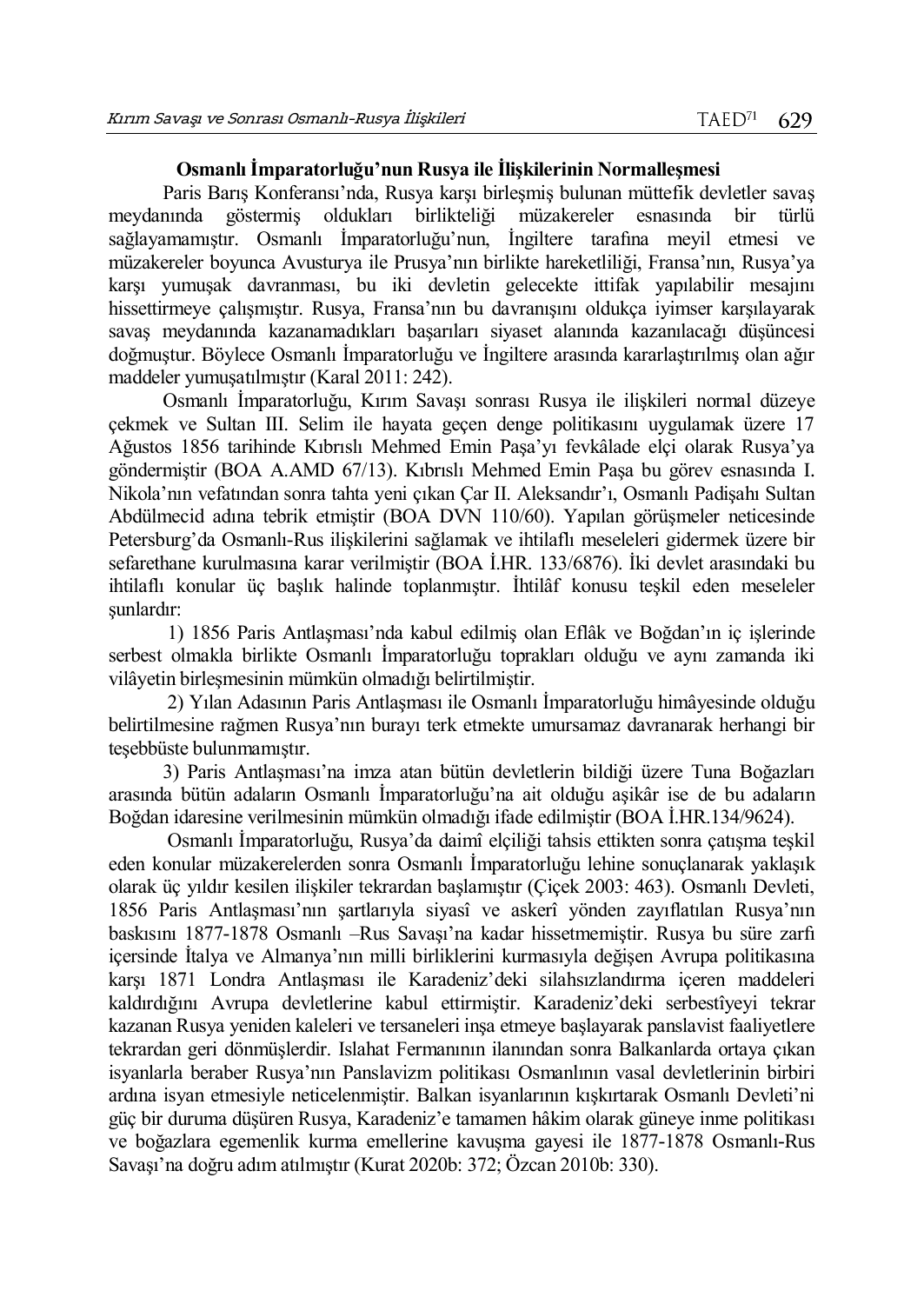#### **Sonuç**

Kutsal Yerler Meselesi bahanesiyle ortaya çıkan Kırım Savaşı, esas sebebi olarak Rusya'nın Osmanlı İmparatorluğu parçalamak istemesinden kaynaklanmıştır. Rus Çarı I.Nikola ilk olarak İngiltere'ye, Osmanlı İmparatorluğu'nu bir "*Hasta Adam*" tanımlamasıyla giderek taksimini teklif etmiş olmasına rağmen bu konuda muvaffak olamamıştır. Rusya bu teşebbüslerinden sonra emellerini kendisi gerçekleştirmek üzere geçmesiyle birlikte bu saldırgan tutumları Osmanlı İmparatorluğu'ndan hariç İngiltere ve Fransa'yı da endişe sevk etmiştir. Ayrıca Sinop Felaketi ile boğazların tehlike altında olduğu ortaya çıkmasıyla bu iki devleti harekete geçirmiştir. Boğazlara hâkim olan bir Rusya'nın, İngiltere'nin Akdeniz ticaret yollarını tehdit etmesine sebep olacağından aynı zamanda Fransa'nın Doğu Akdeniz'deki faaliyetlerinin zarar görmesi anlamına gelecektir. Dolayısıyla savaşın asıl sebebinin, Doğu Akdeniz ve Ortadoğu'da bir ekonomik ve politik mücadeleden kaynaklandığı da ifade edilmektedir. Kırım Savaşı ile birlikte tarihte ilk defa Müslüman Osmanlı İmparatorluğu ile Katolik İngiltere ve Fransa, Ortodoks Rusya'ya karşı omuz omuza çarpışmıştır.

Osmanlı İmparatorluğu, Kırım Savaşı galip devletlerinden olsa da yeterince bir kazanç sağlayamamıştır. Hatta savaş sonrası imzalanan Paris Antlaşması'nın muğlâk maddeleri siyasi çatışmalara sebebiyet vermiştir. Savaş sırasında almış olduğu ilk dış borçlanma ileriki zamanlarda Osmanlı maliyesine büyük bir darbe vurmuştur. Kırım Savaşı neticesinin en önemli kazancı ise Rusya'nın Karadeniz'de donanma ve tersane bulunduramayacak olması bir müddet İstanbul'u ve Boğazları Rus tehdidinden kurtarmıştır.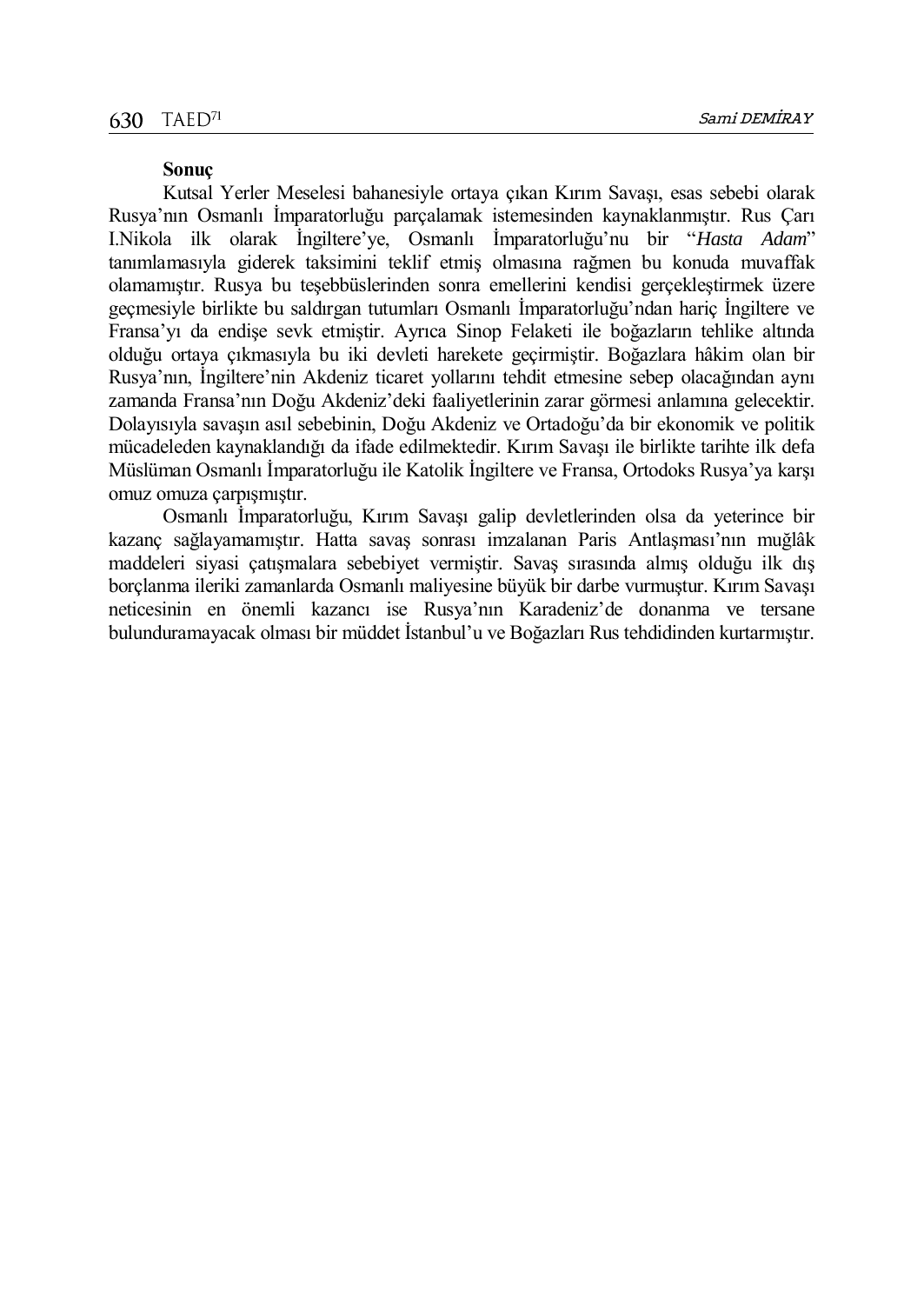## **Kaynaklar**

# **Osmanlı Arşiv Belgeleri**

*Başbakanlı Osmanlı Arşivi İrâde-i Hâriciye* 133/6876.

*Başbakanlı Osmanlı Arşivi İrâde-i Hâriciye*134/6924

- *Başbakanlı Osmanlı Arşivi Bab-ı Asafî ve Sadâret / Âmedî Kalemi* 67/13
- *Başbakanlı Osmanlı Arşivi Bab-ı Asafî ve Sadâret / Divân-ı Hümâyun Kalemi*110/60

# **Araştırma Eserler**

Armaoğlu, F. (2013). *19.Yüzyıl Siyasî Tarihi 1789-1914,* İstanbul: Timaş Yayınları

- Balcı, A. (2019). "Osmanlı'nın 1853'te Rusya'ya Savaş İlan Etmesinde Askeri Dengenin Rolü", Muhafazakâr Düşünce Dergisi, Sayı:56, s.101-120
- Beydilli, K. (2007). "Paris Antlaşması", İstanbul: TDVİA, C 34, TDV, s.169-172
- Birbudak, T.G. (2018). "1853-1856 Kırım Harbi'nde Osmanlı-Avusturya İlişkileri, Belleten, Cilt LXXXII, Sayı 293, s. 241-264
- Çiçek, K. (2003). "Mehmed Emin Paşa, Kıbrıslı", TDVİA, C 28, TDV, Ankara
- Davison, R. (2005). *Osmanlı İmparatorluğunda Reform (1856-1876)*, İstanbul: Agora Kitaplığı
- Goldfrank, D.M. (2002). "Osmanlı İmparatorluğu ve Kırım Savaşı'nın Çıkış Nedeni: Kaynaklar ve Stratejiler", Türkler, XII, Ankara: Yeni Türkiye Yayınları, s. 830-832
- Gülsoy, U. (1999). "Islahat Fermanı", TDVİA, C 19, TDV, İstanbul
- İnalcık, H. (1948). "Osmanlı-Rus Münasebetlerinin Menşei ve Don-Volga Kanalı Teşebbüsü (1569)", 46 Sayılı Belleten'den ayrı basım, Ankara: TTK Yayınları
- Karal, E. (2011). *Büyük Osmanlı Tarihi*, C 1, Ankara: TTK Yayınları
- Keleş, E. (2009). *Osmanlı, İngiltere ve Fransa İlişkileri Bağlamında Kırım Savaşı*, Ankara Üniversitesi Sosyal Bilimler Üniversitesi, Tarih Anabilim Dalı, Basılmamış Doktora Tezi, Ankara
- Kurat, A. (2011). *Türkiye ve Rusya (XVIII. Yüzyıl Sonundan Kurtuluş Savaşına Kadar Türk-Rus İlişkileri)*, Ankara: TTK Yayınları
- Kurat, A. (2020). *Rusya Tarihi (Başlangıçtan 1917'ye kadar),* Ankara: TTK Yayınları
- Küçük, C. (1988). "Abdülmecid", TDVİA, C 1, TDV, İstanbul
- Önenç, A. F. (2006). "Kırım Deniz Savaşları", Savaştan Barışa: 150.Yıldönümünde Kırım Savaşı ve Paris Antlaşması (1853-1856), İÜEF Tarih Araştırma Merkezi, (Bildiriler, 22-23 Mayıs 2006), İstanbul, s.151-172
- Özcan, B. (2008). *Sinop Deniz Felaketi*, İstanbul: Deniz Basımevi Müdürlüğü.
- Özcan, B. (2010). "Osmanlı Devleti'nin Rusya'ya Yönelik Dış Politikası (19.yüzyıl ve 20. yüzyıl Başı)", Türk Dış Politikası (Osmanlı Dönemi), İstanbul: Gökkubbe Yayınları
- Öztuna, Y. (1986). *Osmanlı Devleti Tarihi*, İstanbul: Faysal Finans Kurumu Yayını
- Poole, S.L. (1988). Lord Stratford Canning'in Türkiye Anıları, Çev. Can Yücel, Ankara: Yurt Yayınları
- Sunay, S. (2016). "Mehmed Ali Paşa, Damat", TDVİA, C. Ek-2, TDV, İstanbul
- Sertoğlu, M. (2011). *Mufassal Osmanlı Tarihi*, C IV, Ankara: TTK Yayınları
- Shaw, J.S.- Shaw, E.K. (2010). Osmanlı İmparatorluğu ve Modern Türkiye, İstanbul: E Yayınları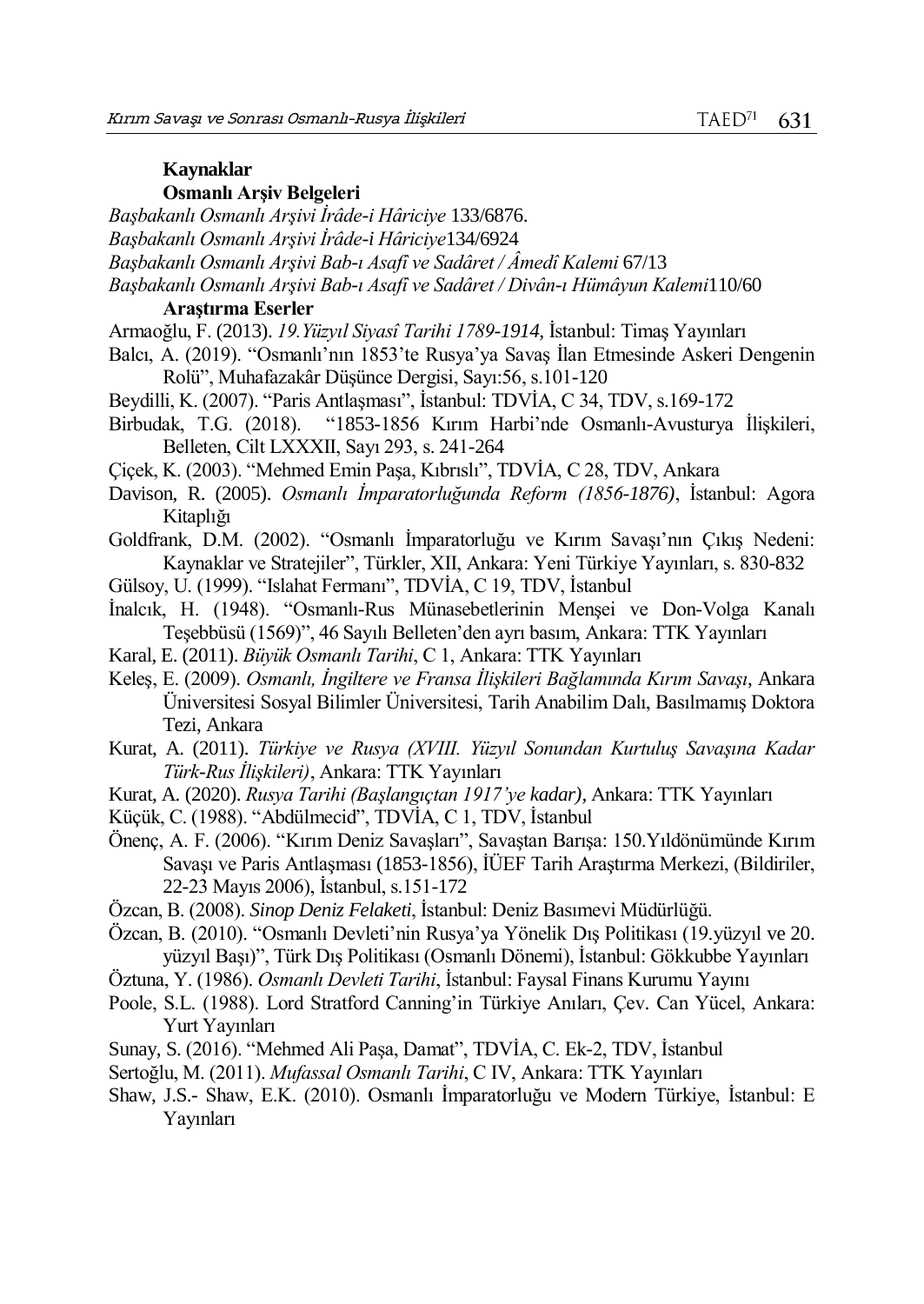- Şimşek, E. (2019). "Fransız Arşiv Belgelerine Göre Fransız Büyükelçi Edouard-Antoıne De Thouvenel ve Kırım Savaşı'nda (1853-1856) Müttefik Diplomatların Nüfuz Mücadelesi", Güney-Doğu Avrupa Araştırma Dergisi, Sayı:26, s. 129-162
- Tukin, C. (1947). *Osmanlı İmparatorluğu Devrinde Boğazlar Meselesi*, İstanbul: Üniversite Matbaacılık Komandit Şti.
- Türkgeldi, A.F. (1987). *Mesâil-i Mühimme-i Siyâsiyye*, C 1, Yay. Haz. Prof. Dr. Bekir Sıtkı Baykal, Ankara: TTK Yayınları
- Uçarol, R. (1995). *Siyasi Tarih (1789-1994)*, İstanbul: Filiz Kitabevi
- Yalçınkaya, A. (2010). "Osmanlı Devleti'nin Kafkasya Politikası (1853-1856 Kırım Savaşı Sonrası)", Türk Dış Politikası (Osmanlı Dönemi), İstanbul: Gökkubbe Yayınları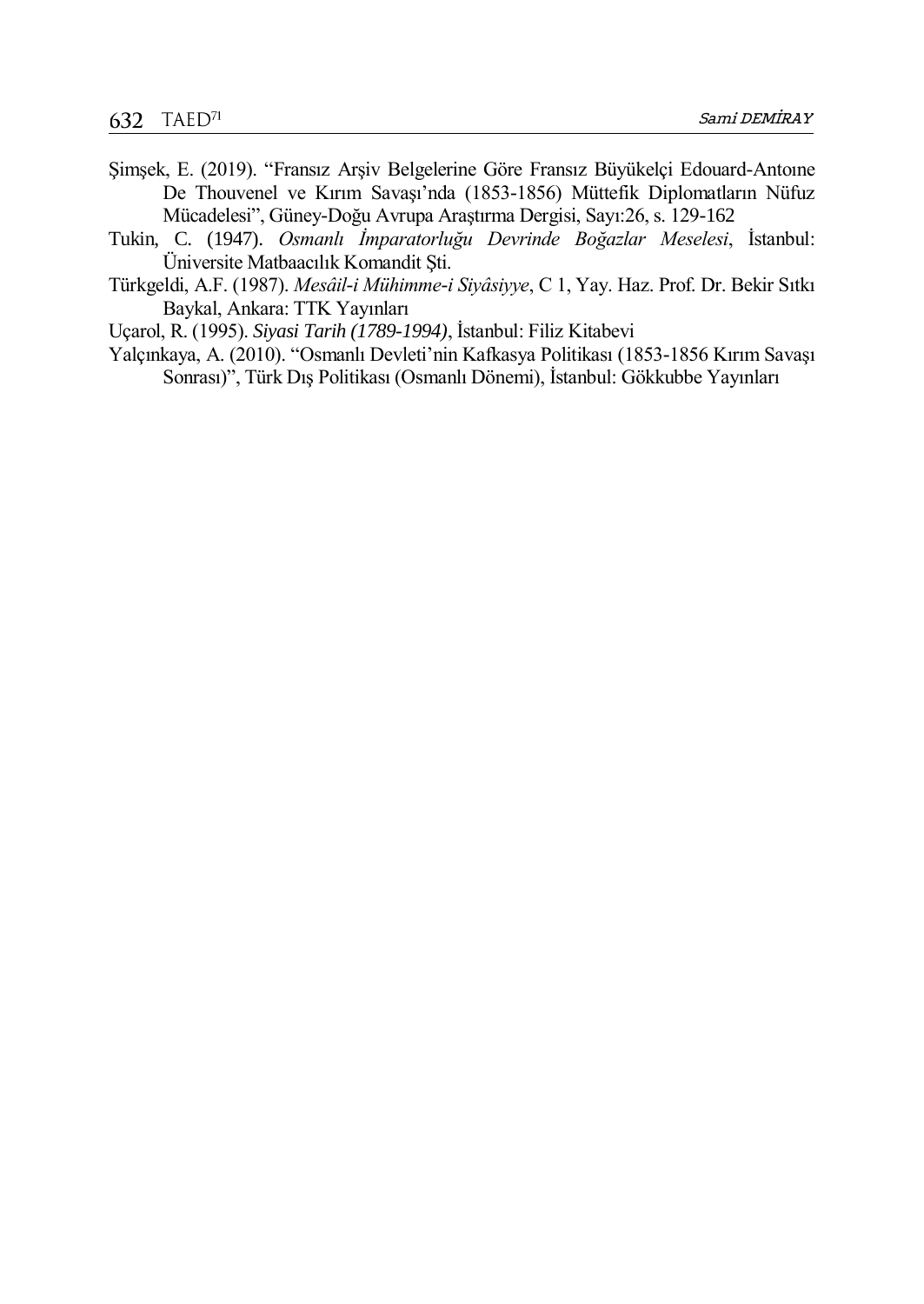

*Resim-1 Sivastopol Kuşatması [\(http://wikipedia.org/wiki/ Kırım](http://wikipedia.org/wiki/%20Kırım) Savaşı)*



*Resim-2 Balaklava'nın Görünüşü 1853-1856 [\(http://wikipedia.org/wiki/ Kırım](http://wikipedia.org/wiki/%20Kırım) Savaşı)*